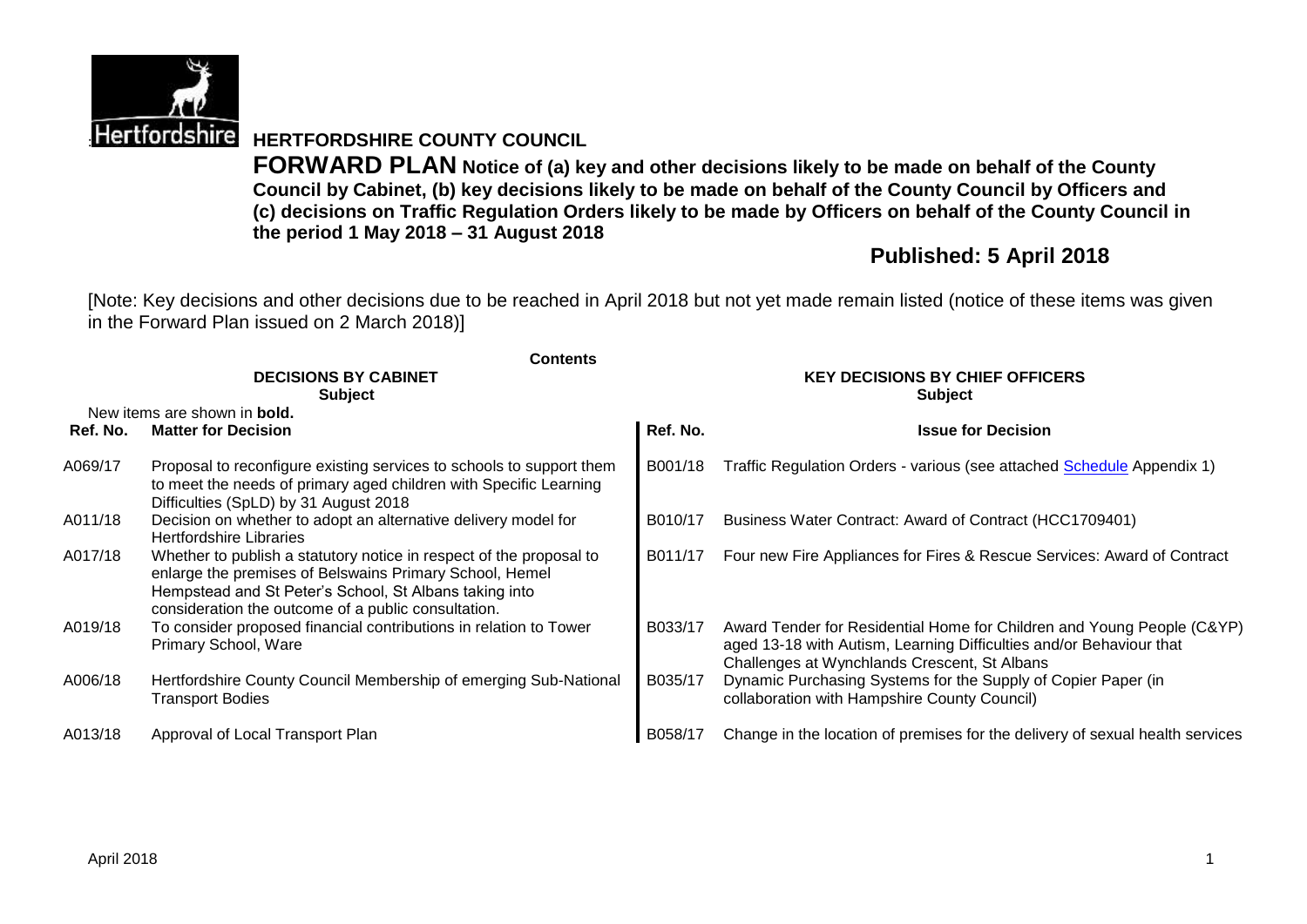| A016/18 | Adult Care Services - proposed participation in European Structural<br>and Investment Funds Grant: Upskilling the workforce                                                  | B060/17 | To re commission the Regional Partnership Contract for the Provision of<br>Residential and Educational Services for Children and Young People with<br>Complex Needs via competitive tender   |
|---------|------------------------------------------------------------------------------------------------------------------------------------------------------------------------------|---------|----------------------------------------------------------------------------------------------------------------------------------------------------------------------------------------------|
|         |                                                                                                                                                                              |         | Regional Partners - Bracknell Forest Borough Council, Buckinghamshire<br>County Council, Milton Keynes Council, Oxfordshire County Council,<br><b>Reading Borough Council</b>                |
|         |                                                                                                                                                                              |         | Slough Borough Council                                                                                                                                                                       |
| A020/18 | Children and Young People's Plan                                                                                                                                             | B072/17 | Hertfordshire Sunflower Domestic Abuse Hub & Champions Pathway -<br>Award of contract                                                                                                        |
| A027/18 | <b>ACS Market Position Statements - for review</b>                                                                                                                           | B074/17 | Tender of 19-21 Wilbury Road - for Residential Learning Disability Service                                                                                                                   |
| A028/18 | <b>Changes to Local Safeguarding Board Arrangements</b>                                                                                                                      | B078/17 | PEP7 - Expansion at Millfield First and Nursery School, Buntingford<br>HCC1709929                                                                                                            |
| A018/18 | Whether to publish a statutory notice in respect of the proposal to                                                                                                          | B080/17 | PEP7 - Expansion at St Catherine's VC Church of England Primary School,                                                                                                                      |
|         | enlarge and relocate Westfield Community Primary School to a new<br>school site at High Leigh, Hoddesdon, taking into consideration the<br>outcome of a public consultation. |         | Hoddesdon HCC1709930                                                                                                                                                                         |
| A029/18 | The Provision of ICT Infrastructure for Herts FullStop                                                                                                                       | B081/17 | Provision and Support of a waste management data system                                                                                                                                      |
| A090/17 | To consider whether to approve proposed changes to the current                                                                                                               | B082/17 | Joint evaluation process of bids for Adult Care Services and Childrens                                                                                                                       |
|         | Highways Resilience Network.                                                                                                                                                 |         | Services Advocacy services : Award of Contract LOTS 1 - 4 (LOT 5                                                                                                                             |
|         |                                                                                                                                                                              |         | awarded)                                                                                                                                                                                     |
| A021/18 | Proposed LED Illumination Strategy                                                                                                                                           | B083/17 | Framework agreement for the Supply of Independent Living Products (in<br>collaboration with Hampshire County Council, Southend-on-Sea Borough<br><b>Council and Coventry County Council)</b> |
| A022/18 | Approval of Winter Service Operational Plan 2018/19                                                                                                                          | B090/17 | Batch 40 Package 3 - Boiler Works - St Andrews C of E (VC) Primary                                                                                                                           |
|         |                                                                                                                                                                              |         | School, Stanstead Abbotts, Priors Wood Primary School, Ware & Studlands<br>Rise School, Royston                                                                                              |
|         |                                                                                                                                                                              |         | Award of Contract HCC1710053                                                                                                                                                                 |
| A023/18 | Approval of Hertfordshire Carers Strategy 2018 - 2021                                                                                                                        | B092/17 | Batch 40 Package 7 - Boiler Works - Redbourn Infant & Nursery School &                                                                                                                       |
|         |                                                                                                                                                                              |         | St Lukes School, Redbourn                                                                                                                                                                    |
|         |                                                                                                                                                                              |         | Award of contract HCC1710056                                                                                                                                                                 |
| A030/18 | <b>Children's Services SEND (Special Education Needs &amp;</b>                                                                                                               | B095/17 | Batch 42 Package 1 - Roofing Works - Bernards Heath Infants, St Albans,                                                                                                                      |
|         | <b>Disability) services:</b>                                                                                                                                                 |         | Camp Primary & Nursery School, St Albans & Heath Lane Nursery School,                                                                                                                        |
| A024/18 | <b>Invest to Transform application</b><br>Adult Social Care Workforce Strategy                                                                                               | B096/17 | Hemel Hempstead Award of contract HCC1710059<br>Batch 42 Package 2 - Roofing Works - Moss Bury Primary School &                                                                              |
|         |                                                                                                                                                                              |         | Nursery, Stevenage, Purwell Primary School, Hitchin & Watchlytes School,                                                                                                                     |
|         |                                                                                                                                                                              |         | Welwyn Garden City Award of contract HCC1710060                                                                                                                                              |
| A031/18 | A change in approach to developer sought contributions to                                                                                                                    | B097/17 | Batch 42 Package 3 - Roofing Works - Bonneygrove Primary School,                                                                                                                             |
|         | school buildings                                                                                                                                                             |         | Cheshunt, Layston Church of England First School, Buntingford &                                                                                                                              |
|         |                                                                                                                                                                              |         | Longlands Primary School, Cheshunt                                                                                                                                                           |
|         |                                                                                                                                                                              |         | Award of contract HCC1710061                                                                                                                                                                 |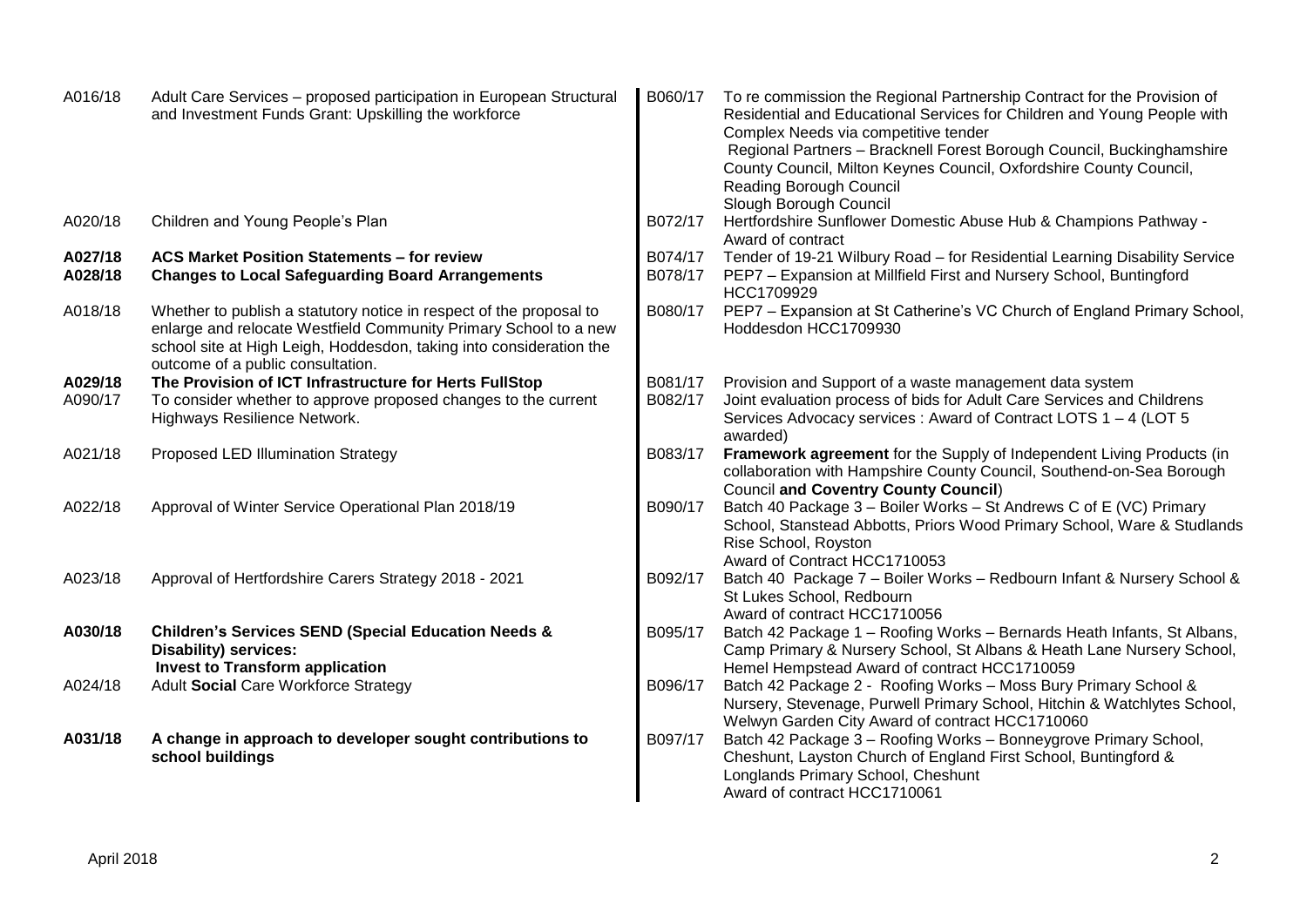| A012/18 | Adoption of revised Minerals And Waste Development Scheme | B098/17 | Batch 42 Package 4 - Roofing Works - Heathlands School, St Albans                                                        |
|---------|-----------------------------------------------------------|---------|--------------------------------------------------------------------------------------------------------------------------|
| A025/18 | Approval of A414 strategy                                 | B099/17 | Award of contract HCC1710062<br>Batch 40 Package 6 - Boiler Works - Whitehill Junior School, Hitchin &                   |
|         |                                                           |         | Longmeadow, Stevenage                                                                                                    |
|         |                                                           |         | Award of contract HCC1710055                                                                                             |
| A026/18 | South West Herts Growth and Transport Plan                | B104/17 | New Contract for the Provision of a Two Bed Emergency Therapeutic                                                        |
|         |                                                           |         | residential Unit for Children and Young People aged 11-16 with Challenging                                               |
|         |                                                           |         | and Complex Needs (Hudnall Park)                                                                                         |
|         |                                                           | B105/17 | New Contract for the Provision of one Residential Solo Placement for                                                     |
|         |                                                           |         | Children and Young People aged 11-17 with Challenging and Complex                                                        |
|         |                                                           |         | Needs                                                                                                                    |
|         |                                                           | B107/17 | Cross regional tender process to establish a new contract for the provision                                              |
|         |                                                           |         | of Residential Placements for Children and Young People aged 10-17 with                                                  |
|         |                                                           |         | Challenging and Complex needs: Award of contract                                                                         |
|         |                                                           | B111/17 | St Albans Library - Refurbishment                                                                                        |
|         |                                                           |         | HCC1709428                                                                                                               |
|         |                                                           | B113/17 | The Provision of a Children & Young People's Mental Health (CYP MH)                                                      |
|         |                                                           |         | Early Intervention Service: Award of contract                                                                            |
|         |                                                           | B114/17 | The Provision of Grounds Maintenance Framework                                                                           |
|         |                                                           | B115/17 | The Supply of Office Furniture                                                                                           |
|         |                                                           | B002/18 | Batch 40 Package 8 - Mechanical & Electrical Works, Commonswood<br>School & Sheredes Primary School & Nursery HCC1710170 |
|         |                                                           | B007/18 | Procurement and award of contract to extend superfast fibre broadband to                                                 |
|         |                                                           |         | the last the of rural business areas in Hertfordshire in line with DEFRA                                                 |
|         |                                                           |         | funding provision                                                                                                        |
|         |                                                           | B009/18 | Provision of an abstinence focussed drug and alcohol recovery programme                                                  |
|         |                                                           |         | - Award of contract                                                                                                      |
|         |                                                           | B010/18 | Provision of adult weight management services - Award of contract                                                        |
|         |                                                           | B011/18 | Tender process for Homecare provision for Children and Young People -                                                    |
|         |                                                           |         | Domiciliary, Personal and Community Enabling Care.                                                                       |
|         |                                                           | B013/18 | Single Tender Action - For Special Educational Needs & Disability (SEND)                                                 |
|         |                                                           |         | Local Offer Helpline - Award of contract                                                                                 |
|         |                                                           | B014/18 | Re-procurement and award of contract to undertake routine vegetation                                                     |
|         |                                                           |         | management on the Rights of Way network in Hertfordshire from 2018 to                                                    |
|         |                                                           |         | 2022.                                                                                                                    |
|         |                                                           | B017/18 | Redbourn and Wheathampstead Extension / refurbishments to existing fire                                                  |
|         |                                                           |         | stations / relocation of local libraries with shared community facilities: Award                                         |
|         |                                                           |         | of contract<br>HCC1810351                                                                                                |
|         |                                                           | B018/18 | The Supply of Exercise Books in collaboration with Hampshire County                                                      |
|         |                                                           |         | Council                                                                                                                  |
|         |                                                           |         |                                                                                                                          |
|         |                                                           |         |                                                                                                                          |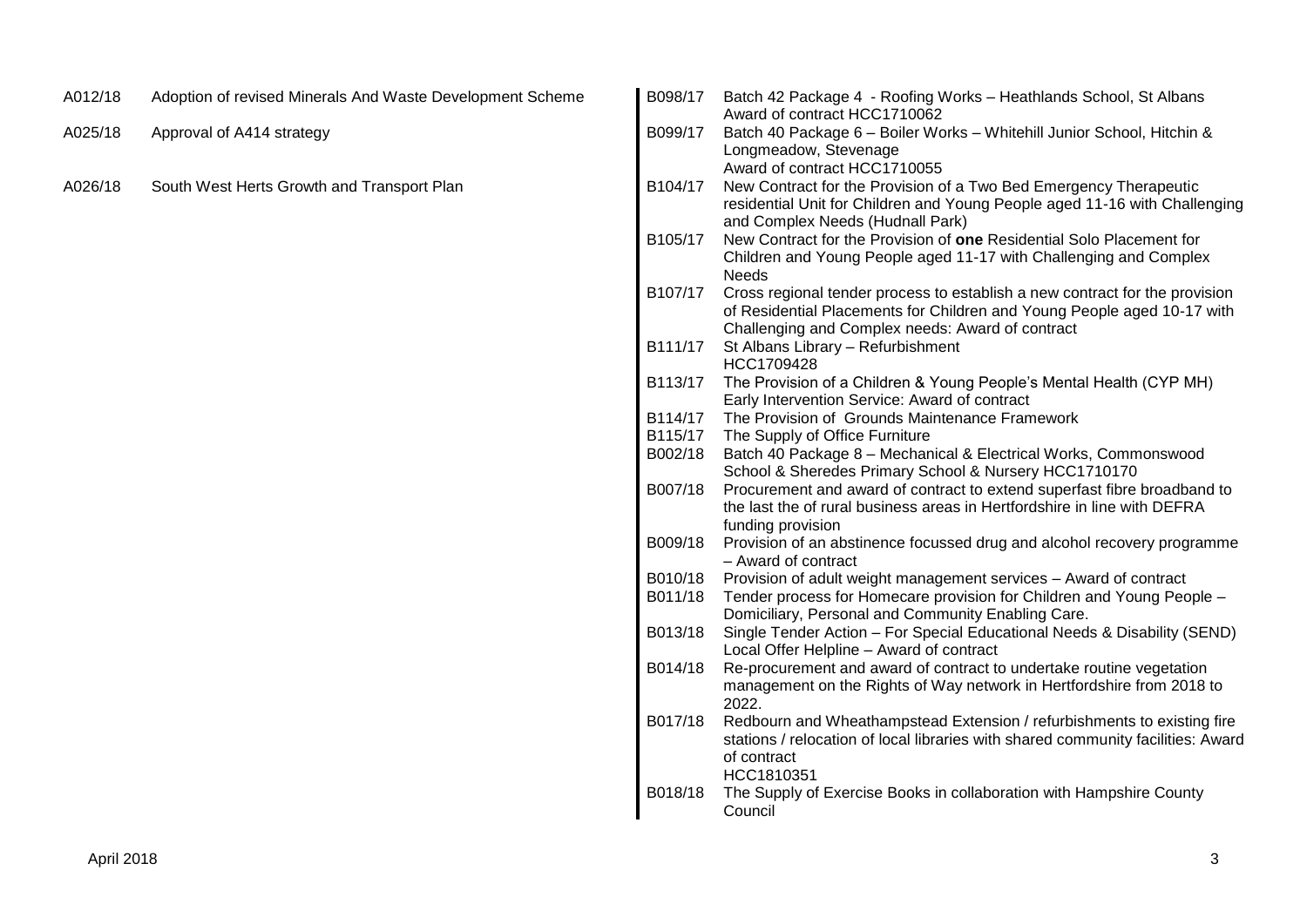| B021/18 | Extension of ACS Advocacy contract                                                                                                                                                                                                       |
|---------|------------------------------------------------------------------------------------------------------------------------------------------------------------------------------------------------------------------------------------------|
| B023/18 | Formal transfer of commissioning responsibility for Tier 2 Plus enuresis to                                                                                                                                                              |
|         | the clinical commissioning groups for Hertfordshire                                                                                                                                                                                      |
| B024/18 | Reduction in the value of the contract for provision of sexual health services                                                                                                                                                           |
| B025/18 | Young Carers Support Service - Award of contract                                                                                                                                                                                         |
| B026/18 | Whether to exercise option to acquire land at west of Royston                                                                                                                                                                            |
| B027/18 | Future of the old fire station, High Street, Ware                                                                                                                                                                                        |
| B028/18 | Approval of a policy for discretionary disabled facilities grants and other<br>forms of assistance to enable residents to stay in their own homes                                                                                        |
| B029/18 | Consultation on revised Local Flood Risk Management Strategy for<br>Hertfordshire                                                                                                                                                        |
| B030/18 | Tender awards for provision of various education coach service contracts<br>starting September 2018                                                                                                                                      |
| B031/18 | Procurement of support at home for Early Supported Discharge Service for<br><b>Stroke</b>                                                                                                                                                |
|         | (Initial period 20 months to 31 March 2020, with the option on a 12 month<br>extension)                                                                                                                                                  |
| B034/18 | Supply of Education Year diaries, calendars, planners and calendar year<br>diaries in conjunction with Hampshire County Council                                                                                                          |
| B035/18 | Provision of an all-age drug and alcohol treatment service - Award of<br>contract                                                                                                                                                        |
| B036/18 | Provision of a drug and alcohol community rehabilitation service                                                                                                                                                                         |
| B037/18 | Provision of Art Therapy Sessions - Award of contract                                                                                                                                                                                    |
| B038/18 | Contract for the provision of bulking and transfer arrangements for Local<br><b>Authority Collected Waste</b>                                                                                                                            |
| B039/18 | Extension of contract for Herts Care Search System                                                                                                                                                                                       |
| B040/18 | Whether to consult in respect of the proposal to relocate the Primary<br>Support Bases from the Reddings Primary School to Dacorum Educational<br>Support Centre in Hemel Hempstead and Bowman's School to Links<br>Academy in St Albans |
| B041/18 | Extend the contract for the provision of sexual health services                                                                                                                                                                          |
| B042/18 | Use of Guardians on Hertfordshire County Council Assets                                                                                                                                                                                  |
| B043/18 | Batch 41 Package 9 - Window Walling -Strathmore Infant & Nursery                                                                                                                                                                         |
|         | School and Moss Bury Primary School & Nursery Award of Contract                                                                                                                                                                          |
|         | HCC1810394                                                                                                                                                                                                                               |
| B044/18 | Batch 43 Package 1- Window Walling - Bushey Heath, Dewhurst St<br>Mary, Colnbrook and Cassiobury Infant & Nursery School, Swing Gate<br><b>School Award of contract</b><br>HCC1810417                                                    |
|         |                                                                                                                                                                                                                                          |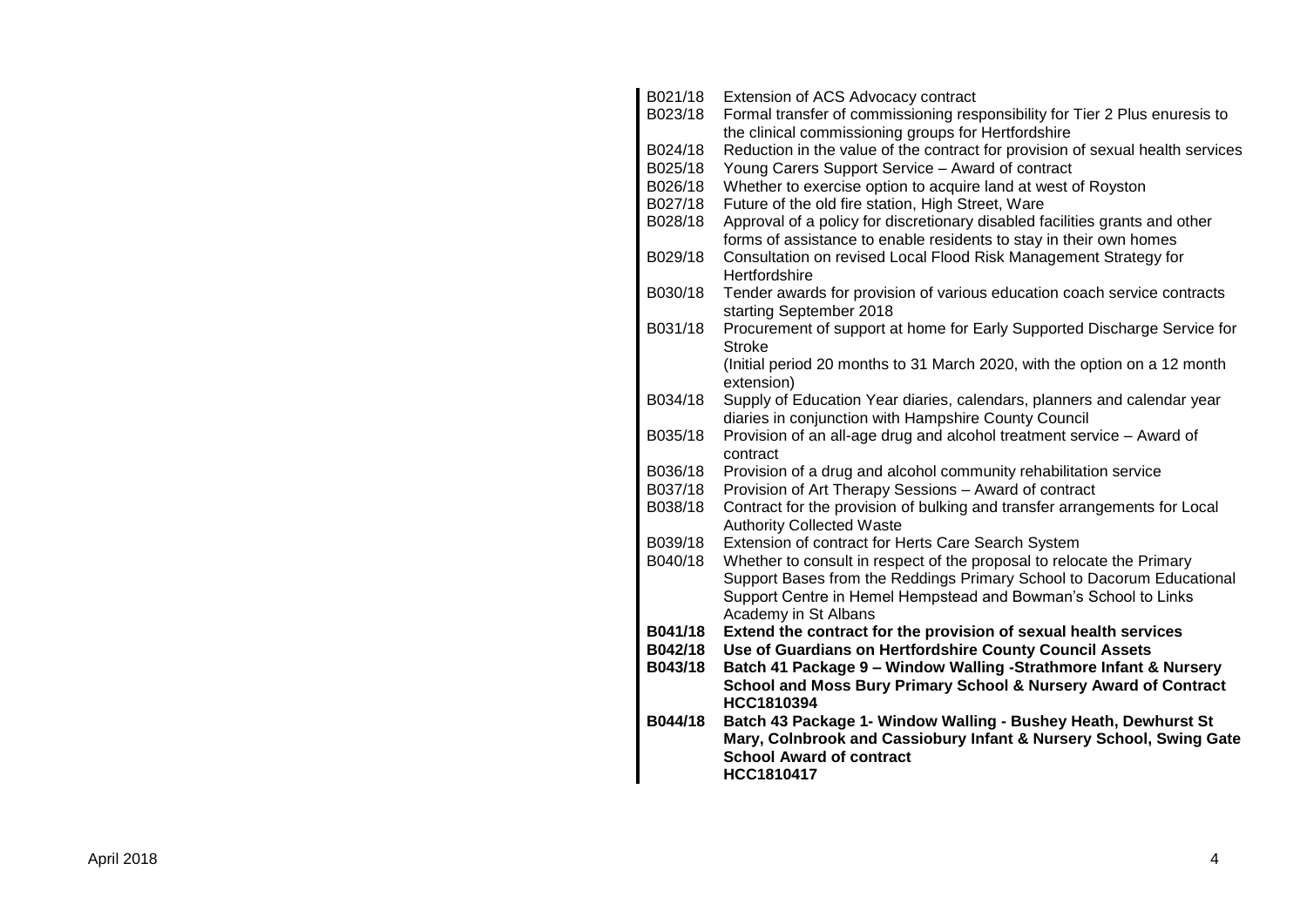| B045/18        | Batch 43 Package 2 - Window Walling - Aycliffe Drive, Pixies Hill, &<br><b>Redbourn JM School Award of contract</b> |
|----------------|---------------------------------------------------------------------------------------------------------------------|
|                | HCC1810418                                                                                                          |
| B046/18        | Batch 44 Package 1 – Roofing & Cladding - Cassiobury Infant &                                                       |
|                | Nursery, Kingsway Infant and Prae Wood Primary School Award of<br>contract                                          |
|                | HCC1810420                                                                                                          |
| <b>B047/18</b> | Batch 44 Package 2 – Roofing Works - Holwell Primary, Margaret Wix                                                  |
|                | Primary, & Millmead School Award of contract<br>HCC1810421                                                          |
| B048/18        | Batch 44 Package 3 - Roofing Works - Studlands Rise School & North                                                  |
|                | <b>Education Support Centre Award of contract</b>                                                                   |
|                | HCC1810422                                                                                                          |
| B049/18        | Batch 45 Package 1 - Mechanical Works - Watton-at-Stone Primary                                                     |
|                | and Nursery School, Wheatcroft Primary & Holdbrook Primary School                                                   |
|                | <b>Award of contract</b>                                                                                            |
|                | HCC1810423                                                                                                          |
| B050/18        | <b>Blackbird Farm Roofing and Asbestos works</b>                                                                    |
|                | <b>Award of contract</b>                                                                                            |
|                | <b>HCC1810464</b>                                                                                                   |
| B051/18        | Implementing an assistive technology pilot across older people's                                                    |
|                | services to evaluate new digital technologies to support people's                                                   |
|                | independence and increase their ability to stay in their own homes                                                  |
| B052/18        | <b>Environmental Resource Planning Consultancy Framework</b>                                                        |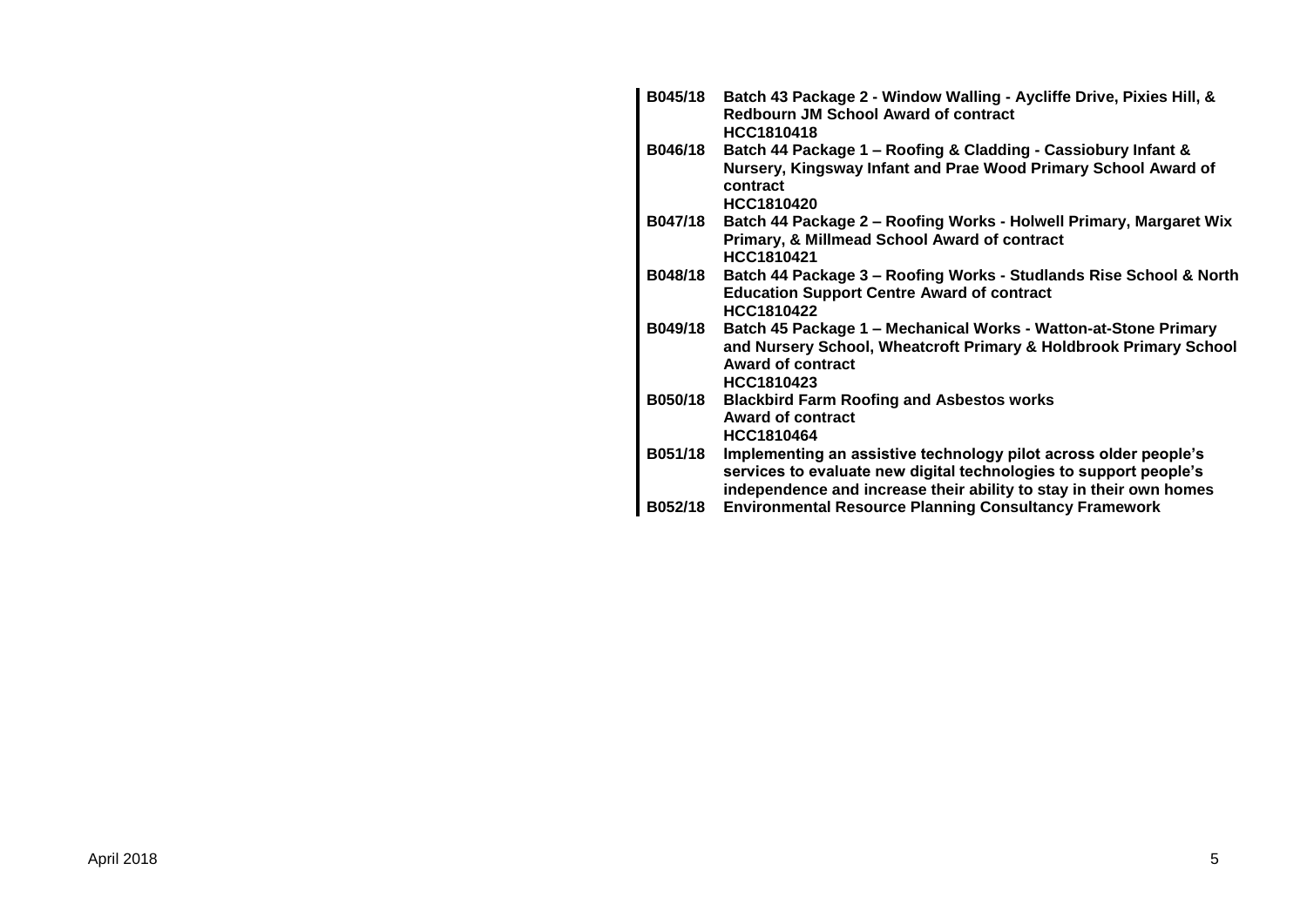| Ref. No. | <b>Matter for Decision</b>                                                                                                                                                                                                                                     | <b>Date</b><br>decision to<br>be made | <b>Cabinet Panels to be</b><br>consulted                | <b>Officer contact for</b><br>this matter | Documents to be<br>considered****                       | <b>Exempt from the</b><br><b>Council's Call-In</b><br><b>Procedures</b><br>Yes / No |
|----------|----------------------------------------------------------------------------------------------------------------------------------------------------------------------------------------------------------------------------------------------------------------|---------------------------------------|---------------------------------------------------------|-------------------------------------------|---------------------------------------------------------|-------------------------------------------------------------------------------------|
| A069/17  | Proposal to reconfigure<br>existing services to schools to<br>support them to meet the<br>needs of primary aged children<br>with Specific Learning<br>Difficulties (SpLD) by 31<br>August 2018                                                                 | 23/04/2018                            | Education Libraries &<br><b>Localism Cabinet Panel</b>  | Simon Newland<br>01992 555738             | Report of the Director of<br><b>Childrens Services</b>  | No                                                                                  |
| A011/18  | Decision on whether to adopt<br>an alternative delivery model<br>for Hertfordshire Libraries                                                                                                                                                                   | 23/04/2018                            | Education Libraries &<br><b>Localism Cabinet Panel</b>  | <b>Taryn Pearson-Rose</b><br>01992 556651 | Report of the Director of<br>Resources                  | No                                                                                  |
| A017/18  | Whether to publish a statutory<br>notice in respect of the<br>proposal to enlarge the<br>premises of Belswains Primary<br>School, Hemel Hempstead<br>and St Peter's School, St<br>Albans taking into<br>consideration the outcome of a<br>public consultation. | 23/04/2018                            | Education, Libraries &<br><b>Localism Cabinet Panel</b> | <b>Pauline Davis</b><br>01992 555865      | Report of the Director of<br><b>Children's Services</b> | <b>No</b>                                                                           |

**PART A: DECISIONS BY CABINET** Note: New items and amendments are shown in **bold.**

1

The address from which, subject to any prohibition or restriction on their disclosure, copies of, or extracts from, any document listed is available is County Hall, Pegs Lane, Hertford, SG13 8DE. Other documents relevant to these matters may be submitted to the decision maker. To request details of such documents (if any) as they become available contact Elaine Shell, Democratic Services Manager by email [\(elaine.shell@hertfordshire.gov.uk\)](mailto:elaine.shell@hertfordshire.gov.uk) or phone (01992 555565). \*\*\* In accordance with Regulation 10(1) of The Local Authorities (Executive Arrangements) (Meetings and Access to Information) (England) Regulations 2012 (the '2012 Regulations') this item of business will be considered by Cabinet at its meeting 19 March 2018. Notices issued, as required by the 2012 Regulations, can be viewed at<http://cmis.hertfordshire.gov.uk/hertfordshire/Calendarofcouncilmeetings/tabid/70/ctl/ViewMeetingPublic/mid/397/Meeting/659/Committee/8/Default.aspx> <sup>††</sup> Documents to be considered by the Cabinet are published in the Council's website at<https://cmis.hertsdirect.org/hertfordshire/Calendarofcouncilmeetings.aspx>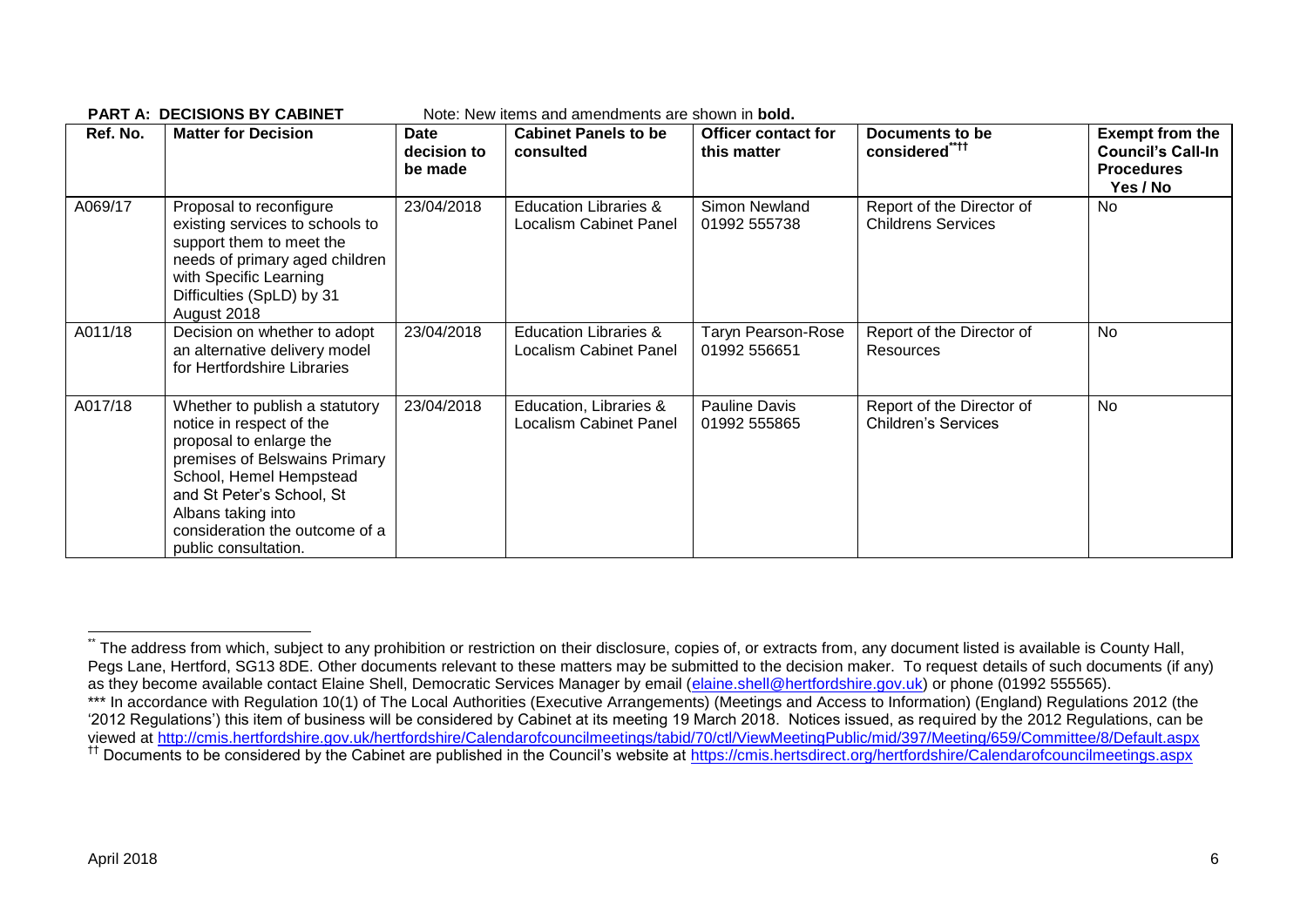| A019/18 | To consider proposed financial<br>contributions in relation to<br>Tower Primary School, Ware                                                | 23/04/2018                                               | Education, Libraries &<br><b>Localism Cabinet Panel</b>                                                         | Juliet Whitehead<br>01438 844880         | Report of the Director of<br><b>Children's Services</b>                                                                                                      | <b>No</b>       |
|---------|---------------------------------------------------------------------------------------------------------------------------------------------|----------------------------------------------------------|-----------------------------------------------------------------------------------------------------------------|------------------------------------------|--------------------------------------------------------------------------------------------------------------------------------------------------------------|-----------------|
|         |                                                                                                                                             |                                                          | Resources, Property &<br>the Economy Cabinet<br>Panel                                                           |                                          | Part I and Part II Report - due<br>to 'Information relating to the<br>financial or business affairs of<br>any particular person<br>(including the Council)'. |                 |
| A006/18 | Hertfordshire County Council<br>Membership of emerging Sub-<br><b>National Transport Bodies</b>                                             | 14/05/2018                                               | Environment, Planning<br>& Transport Panel                                                                      | Jan Hayes-Griffin,<br>01992 555203       | Report of the Chief Executive<br>& Director of Environment                                                                                                   | $\overline{No}$ |
| A013/18 | Approval of Local Transport<br>Plan                                                                                                         | Cabinet<br>14/05/2018<br>County<br>Council<br>22/05/2018 | Environment, Planning<br>& Transport Panel                                                                      | <b>Trevor Mason</b><br>01992 556117      | Report of the Chief Executive<br>& Director of Environment                                                                                                   | Yes             |
| A016/18 | Adult Care Services -<br>proposed participation in<br>European Structural and<br><b>Investment Funds Grant:</b><br>Upskilling the workforce | 14/05/2018                                               | <b>Adult Care Services</b><br><b>Cabinet Panel</b>                                                              | <b>Helen Maneuf</b><br>01438 845502      | Report of the Director of Adult<br><b>Care Services</b>                                                                                                      | <b>No</b>       |
| A020/18 | Children and Young People's<br>Plan                                                                                                         | Cabinet<br>14/05/2018<br>County<br>Council<br>17/07/2018 | <b>Children's Services</b><br><b>Cabinet Panel</b><br>Education, Libraries and<br><b>Localism Cabinet Panel</b> | Jenny Coles<br>01992 555755              | Report of the Director of<br><b>Children's Services</b>                                                                                                      | Yes             |
| A027/18 | <b>ACS Market Position</b><br><b>Statements - for review</b>                                                                                | 14/05/2018                                               | <b>Adult Care and Health</b><br><b>Panel</b>                                                                    | <b>Frances Heathcote</b><br>01992 556343 | <b>Report of the Director of</b><br><b>Adult Care Services</b>                                                                                               | <b>No</b>       |
| A028/18 | <b>Changes to Local</b><br><b>Safeguarding Board</b><br><b>Arrangements</b>                                                                 | 14/05/2018                                               | <b>Children's Services</b><br><b>Cabinet Panel</b>                                                              | <b>Jenny Coles</b><br>01992 555755       | <b>Report of the Director of</b><br><b>Children's Services</b>                                                                                               | <b>No</b>       |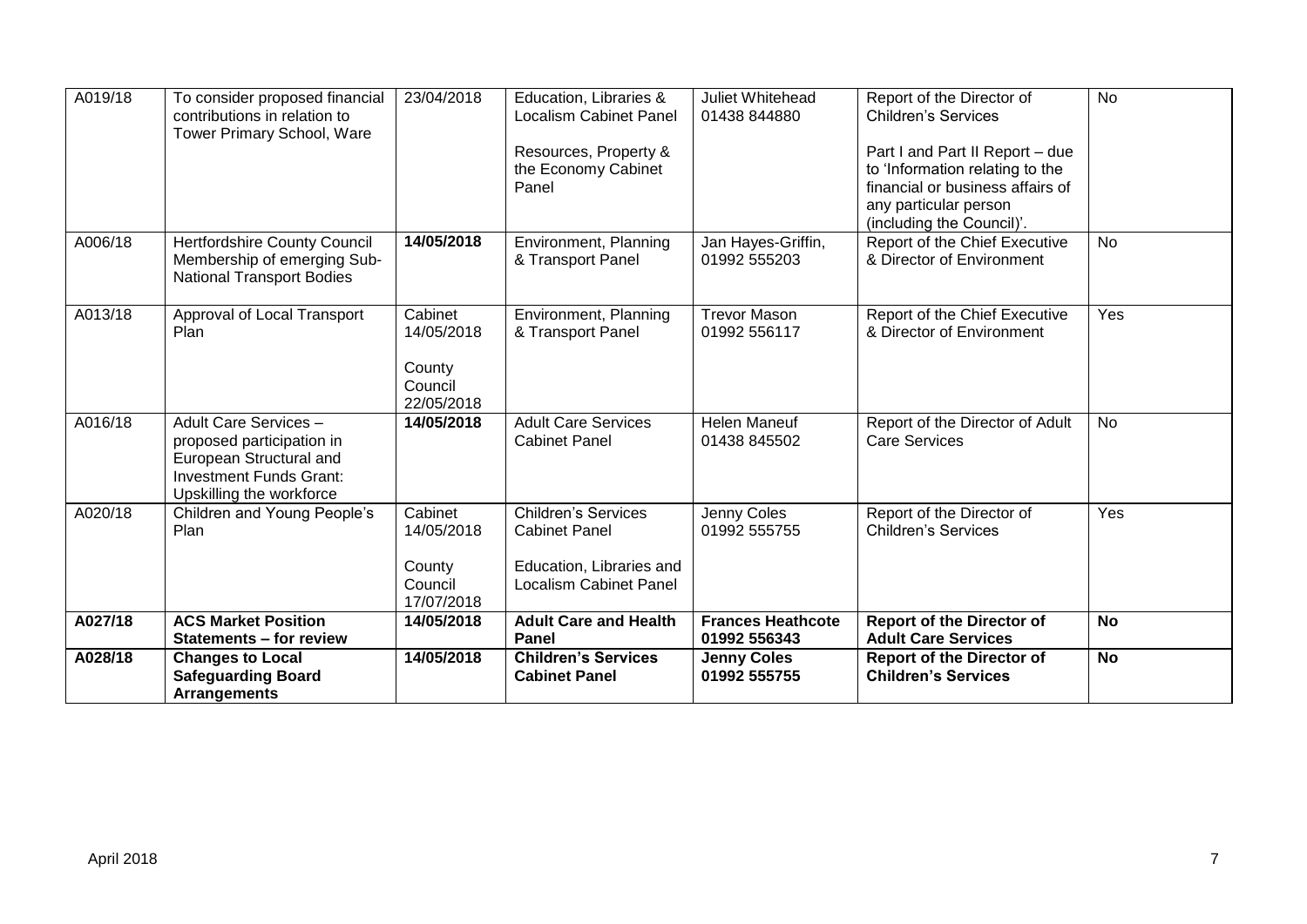| A018/18 | Whether to publish a statutory<br>notice in respect of the<br>proposal to enlarge and<br>relocate Westfield Community<br>Primary School to a new<br>school site at High Leigh,<br>Hoddesdon, taking into<br>consideration the outcome of a<br>public consultation. | 18/06/2018 | Education, Libraries &<br>Localism Cabinet Panel                                                                      | <b>Brenda Dennett</b><br>01992 555813    | Report of the Director of<br><b>Children's Services</b>                                                                                                                                                   | <b>No</b> |
|---------|--------------------------------------------------------------------------------------------------------------------------------------------------------------------------------------------------------------------------------------------------------------------|------------|-----------------------------------------------------------------------------------------------------------------------|------------------------------------------|-----------------------------------------------------------------------------------------------------------------------------------------------------------------------------------------------------------|-----------|
| A029/18 | The Provision of ICT<br><b>Infrastructure for Herts</b><br><b>FullStop</b>                                                                                                                                                                                         | 18/06/2018 | <b>Resources, Property &amp;</b><br>the Economy Cabinet<br><b>Panel</b>                                               | <b>Glenn Facey</b><br>01707 292364       | <b>Report of the Director of</b><br><b>Resources</b><br>Part II Report - due to<br>'Information relating to the<br>financial or business affairs<br>of any particular person<br>(including the Council)'. | <b>No</b> |
| A090/17 | To consider whether to<br>approve proposed changes to<br>the current Highways<br>Resilience Network.                                                                                                                                                               | 18/06/2018 | <b>Highways Cabinet Panel</b>                                                                                         | <b>Graham Barrow</b><br>01992 658196     | Report of the Chief Executive<br>& Director of Environment                                                                                                                                                | <b>No</b> |
| A021/18 | Proposed LED Illumination<br>Strategy                                                                                                                                                                                                                              | 18/06/2108 | <b>Highways Cabinet Panel</b>                                                                                         | Mike Younghusband<br>01992 658171        | Report of the Director of the<br>Chief Executive and Director of<br>Environment                                                                                                                           | <b>No</b> |
| A022/18 | Approval of Winter Service<br>Operational Plan 2018/19                                                                                                                                                                                                             | 18/06/2018 | <b>Highways Cabinet Panel</b>                                                                                         | Steve Johnson<br>01992 658126            | Report of the Director of the<br>Chief Executive and Director of<br>Environment                                                                                                                           | <b>No</b> |
| A023/18 | Approval of Hertfordshire<br>Carers Strategy 2018 - 2021                                                                                                                                                                                                           | 18/06/2018 | <b>Adult Care and Health</b><br><b>Cabinet Panel</b>                                                                  | Ted Maddex<br>01438 843574               | Report of the Director of Adult<br><b>Care Services</b>                                                                                                                                                   | <b>No</b> |
| A030/18 | <b>Children's Services SEND</b><br><b>(Special Education Needs &amp;</b><br><b>Disability) services:</b><br><b>Invest to Transform</b><br>application                                                                                                              | 18/06/2018 | <b>Childrens Services</b><br><b>Cabinet Panel</b><br><b>Resources, Property &amp;</b><br>the Economy Cabinet<br>Panel | <b>Sally Orr</b><br>01992 555680         | Joint Report of the Director<br>of Childrens Services and<br>the Director of Resources                                                                                                                    | <b>No</b> |
| A024/18 | <b>Adult Social Care Workforce</b><br>Strategy                                                                                                                                                                                                                     | 18/06/2018 | Adult Care and Health<br><b>Cabinet Panel</b>                                                                         | <b>Frances Heathcote</b><br>01992 556343 | Report of the Director of Adult<br><b>Care Services</b>                                                                                                                                                   | <b>No</b> |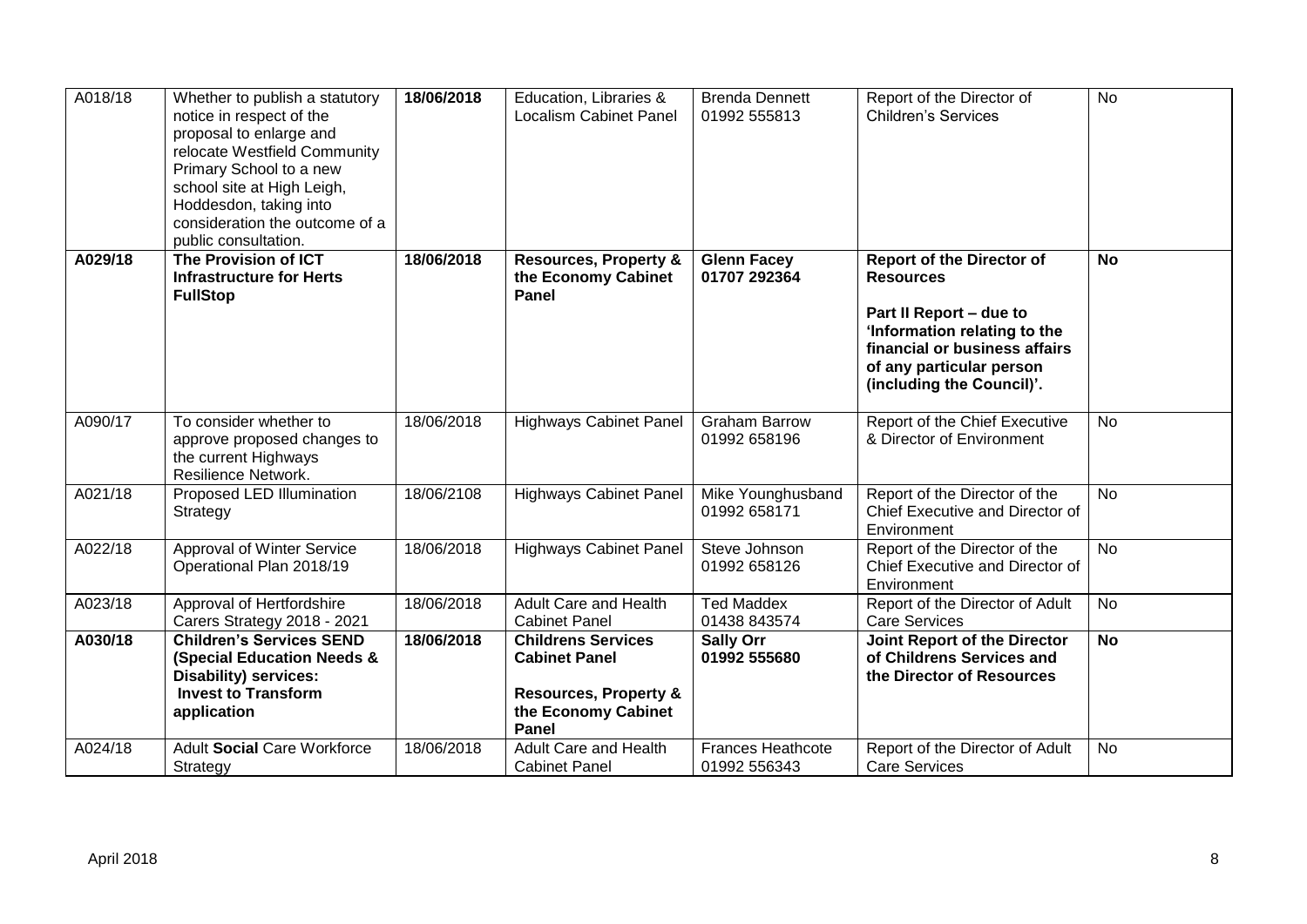| A031/18 | A change in approach to<br>developer sought<br>contributions to school<br>buildings | 18/06/2018                                                      | <b>Education, Libraries &amp;</b><br><b>Localism Cabinet</b><br>Panel<br><b>Resources, Property &amp;</b><br>the Economy Cabinet<br><b>Panel</b> | <b>Kate Leahy</b><br>01992 555864     | Joint Report of the Director<br>of Childrens Services and<br>the Director of Resources | <b>No</b> |
|---------|-------------------------------------------------------------------------------------|-----------------------------------------------------------------|--------------------------------------------------------------------------------------------------------------------------------------------------|---------------------------------------|----------------------------------------------------------------------------------------|-----------|
| A012/18 | Adoption of revised Minerals<br>And Waste Development<br>Scheme                     | <b>Cabinet</b><br>09/07/2018<br>County<br>Council<br>17/07/2018 | Environment, Planning<br>& Transport Panel                                                                                                       | <b>Julie Greaves</b><br>01992 556227  | Report of the Chief Executive<br>& Director of Environment                             | Yes       |
| A025/18 | Approval of A414 strategy                                                           | 09/07/2018                                                      | Environment, Planning<br>and Transport Cabinet<br>Panel                                                                                          | Mike Younghusband<br>01992 658171     | Report of the Director of the<br>Chief Executive and Director of<br>Environment        | <b>No</b> |
| A026/18 | South West Herts Growth and<br><b>Transport Plan</b>                                | 09/07/2018                                                      | Environment, Planning<br>and Transport Cabinet<br>Panel                                                                                          | <b>Rupert Thacker</b><br>01992 658176 | Report of the Director of the<br>Chief Executive and Director of<br>Environment        | <b>No</b> |

**Membership of Cabinet:** 

| <b>Derrick Ashley</b>  | <b>Environment, Planning &amp; Transport</b>   | <b>Richard Roberts</b>    | <b>Public Health, Prevention &amp; Performance</b> |
|------------------------|------------------------------------------------|---------------------------|----------------------------------------------------|
| <b>Terry Douris</b>    | <b>Education, Libraries &amp; Localism</b>     | <b>Ralph Sangster</b>     | <b>Highways</b>                                    |
| <b>David Williams</b>  | <b>Leader of the Council</b>                   | <b>David Williams</b>     | <b>Resources, Property &amp; the Economy</b>       |
| <b>Teresa Heritage</b> | <b>Children's Services</b>                     | <b>Colette Wyatt-Lowe</b> | <b>Adult Care &amp; Health</b>                     |
| <b>Terry Hone</b>      | <b>Community Safety &amp; Waste Management</b> |                           |                                                    |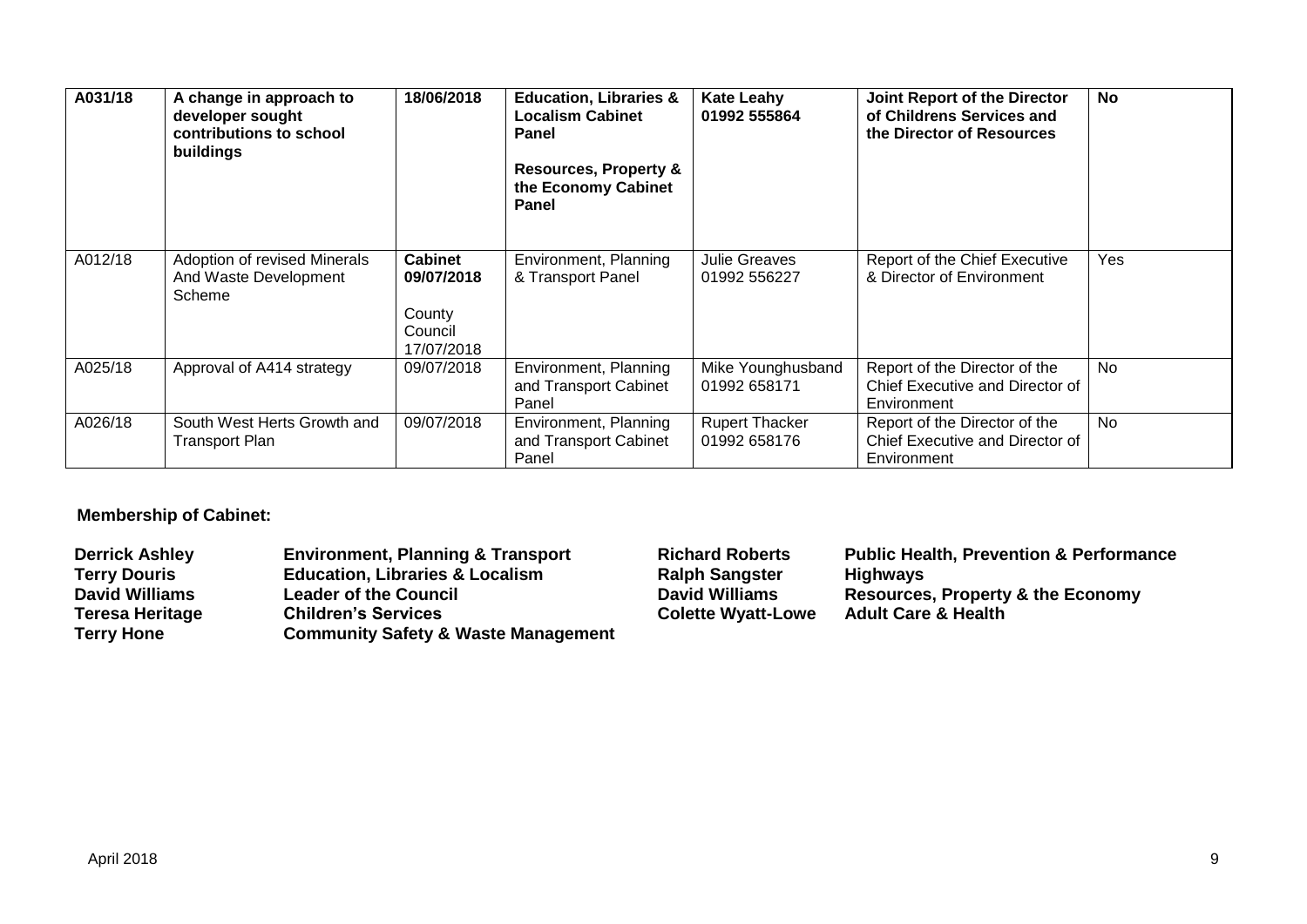**PART B: DECISIONS BY CHIEF OFFICERS Note: New items and amendments are shown in bold.** 

|         | <b>Issue for Decision</b>                                                                                                                                                                                                           | Name and Title of<br><b>Decision Maker</b>                                                              | Date, or<br>period<br>within<br>which,<br>decision to<br>be made | <b>Cabinet Panels to be</b><br>consulted | <b>Officer contact for</b><br>this matter | Documents to be<br>considered <sup>##</sup> | <b>Exempt from the</b><br><b>Council's Call-In</b><br><b>Procedures</b><br>Yes / No |
|---------|-------------------------------------------------------------------------------------------------------------------------------------------------------------------------------------------------------------------------------------|---------------------------------------------------------------------------------------------------------|------------------------------------------------------------------|------------------------------------------|-------------------------------------------|---------------------------------------------|-------------------------------------------------------------------------------------|
| B001/18 | <b>Traffic Regulation</b><br>Orders - various<br>(see attached<br><b>Schedule Appendix</b>                                                                                                                                          | John Wood<br>Chief Executive &<br>Director of<br>Environment                                            | During the<br>period of this<br>Forward Plan                     |                                          | Rob Smith<br>01992 556118                 | Reports from Lead<br><b>Officers</b>        | No                                                                                  |
| B010/17 | <b>Business Water</b><br>Contract: Award of<br>Contract<br>(HCC1709401)                                                                                                                                                             | <b>Trevor Mose</b><br><b>Assistant Director</b><br>Property                                             | <b>June 2018</b><br>(was May<br>2018)                            |                                          | Fiona Clark<br>01992 556008               | See Note 2 below                            | <b>No</b>                                                                           |
| B011/17 | Four new Fire<br><b>Appliances for Fires</b><br>& Rescue Services:<br><b>Award of Contract</b>                                                                                                                                      | <b>Steve Tant</b><br>Fire & Rescue<br>Service Assistant<br><b>Chief Fire Officer</b><br>Service Support | <b>April 2018</b><br>(was March<br>2018)                         |                                          | Mark Barber<br>01992 507580               | See Note 2 below                            | No                                                                                  |
| B033/17 | Award Tender for<br><b>Residential Home</b><br>for Children and<br>Young People<br>(C&YP) aged 13-18<br>with Autism,<br><b>Learning Difficulties</b><br>and/or Behaviour<br>that Challenges at<br>Wynchlands<br>Crescent, St Albans | Jenny Coles<br>Director of Children's<br><b>Services</b>                                                | <b>April 2018</b><br>(was March<br>2018)                         |                                          | Martha Moroney<br>01992 588967            | See Note 2 below                            | No                                                                                  |

1

<sup>‡‡</sup> The address from which, subject to any prohibition or restriction on their disclosure, copies of, or extracts from, any document listed is available is County Hall, Pegs Lane, Hertford, SG13 8DE. Other documents relevant to these matters may be submitted to the decision maker. To request details of such documents (if any) as they become available contact Elaine Shell, Democratic Services Manager by email [\(elaine.shell@hertfordshire.gov.uk\)](mailto:elaine.shell@hertfordshire.gov.uk) or phone (01992 55565).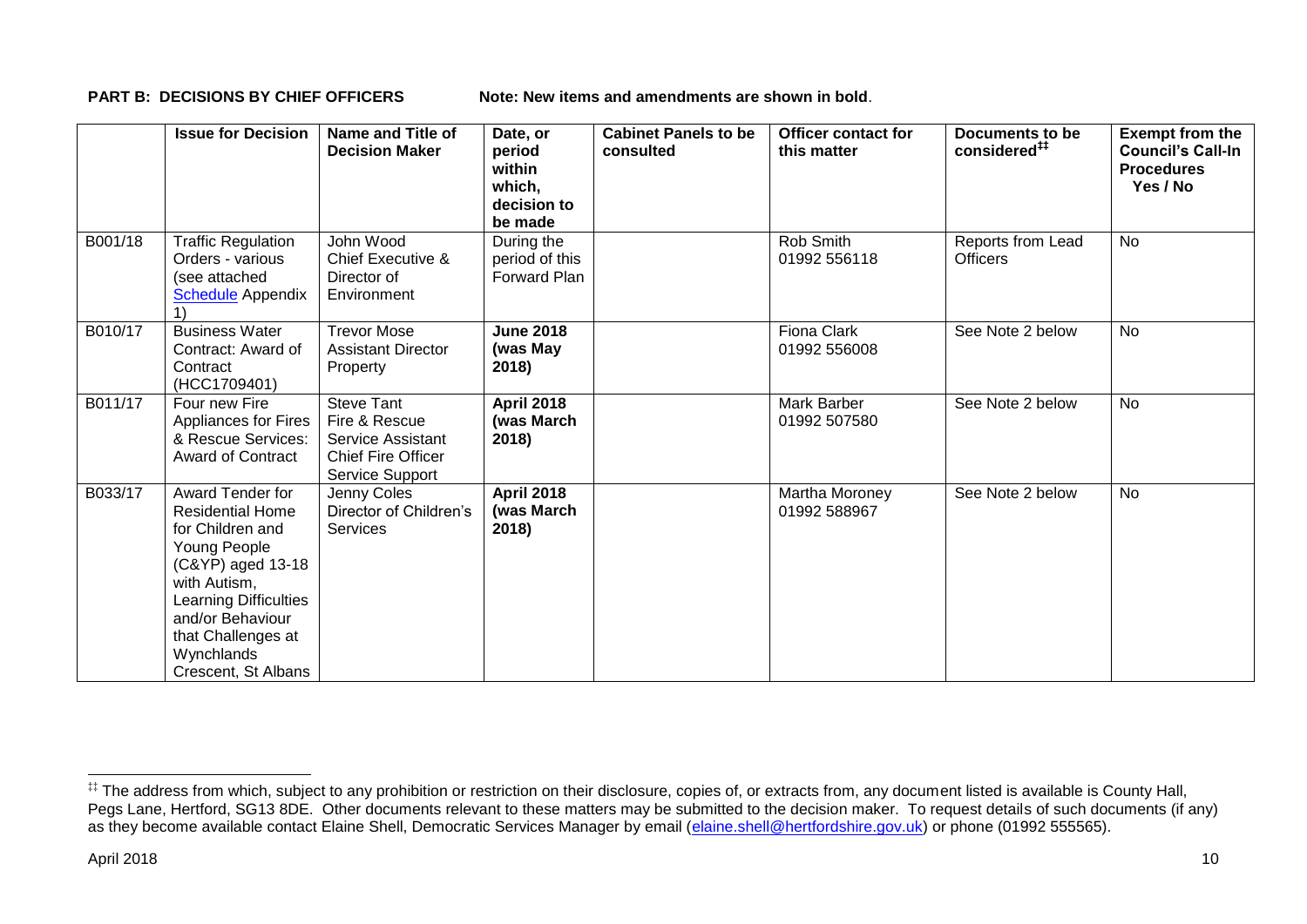| B035/17 | Dynamic<br>Purchasing<br>Systems for the<br>Supply of Copier<br>Paper (in<br>collaboration with<br>Hampshire County<br>Council)                                                                                                                                                                                                                                                                                                                                               | Glenn Facey<br>Head of Herts Full<br>Stop          | <b>April 2018</b><br>(was March<br>2018)       | James Conway<br>01707 292376      | See Note 2 & 3<br>below | No        |
|---------|-------------------------------------------------------------------------------------------------------------------------------------------------------------------------------------------------------------------------------------------------------------------------------------------------------------------------------------------------------------------------------------------------------------------------------------------------------------------------------|----------------------------------------------------|------------------------------------------------|-----------------------------------|-------------------------|-----------|
| B058/17 | Change in the<br>location of<br>premises for the<br>delivery of sexual<br>health services                                                                                                                                                                                                                                                                                                                                                                                     | <b>Jim McManus</b><br>Director of Public<br>Health | <b>April 2018</b><br>(was<br>February<br>2018) | <b>Brian Gale</b><br>01438 843537 |                         | No        |
| B060/17 | To re commission<br>the Regional<br>Partnership<br>Contract for the<br>Provision of<br>Residential and<br>Educational<br>Services for<br>Children and Young<br>People with<br>Complex Needs via<br>competitive tender<br>Regional Partners -<br><b>Bracknell Forest</b><br>Borough Council,<br>Buckinghamshire<br>County Council,<br><b>Milton Keynes</b><br>Council,<br><b>Oxfordshire County</b><br>Council, Reading<br><b>Borough Council</b><br>Slough Borough<br>Council | Jenny Coles<br>Director of Children's<br>Services  | <b>July 2018</b><br>(was<br>February<br>2018)  | Lynn Knowles<br>07740 918847      | See Note 2 & 3<br>below | <b>No</b> |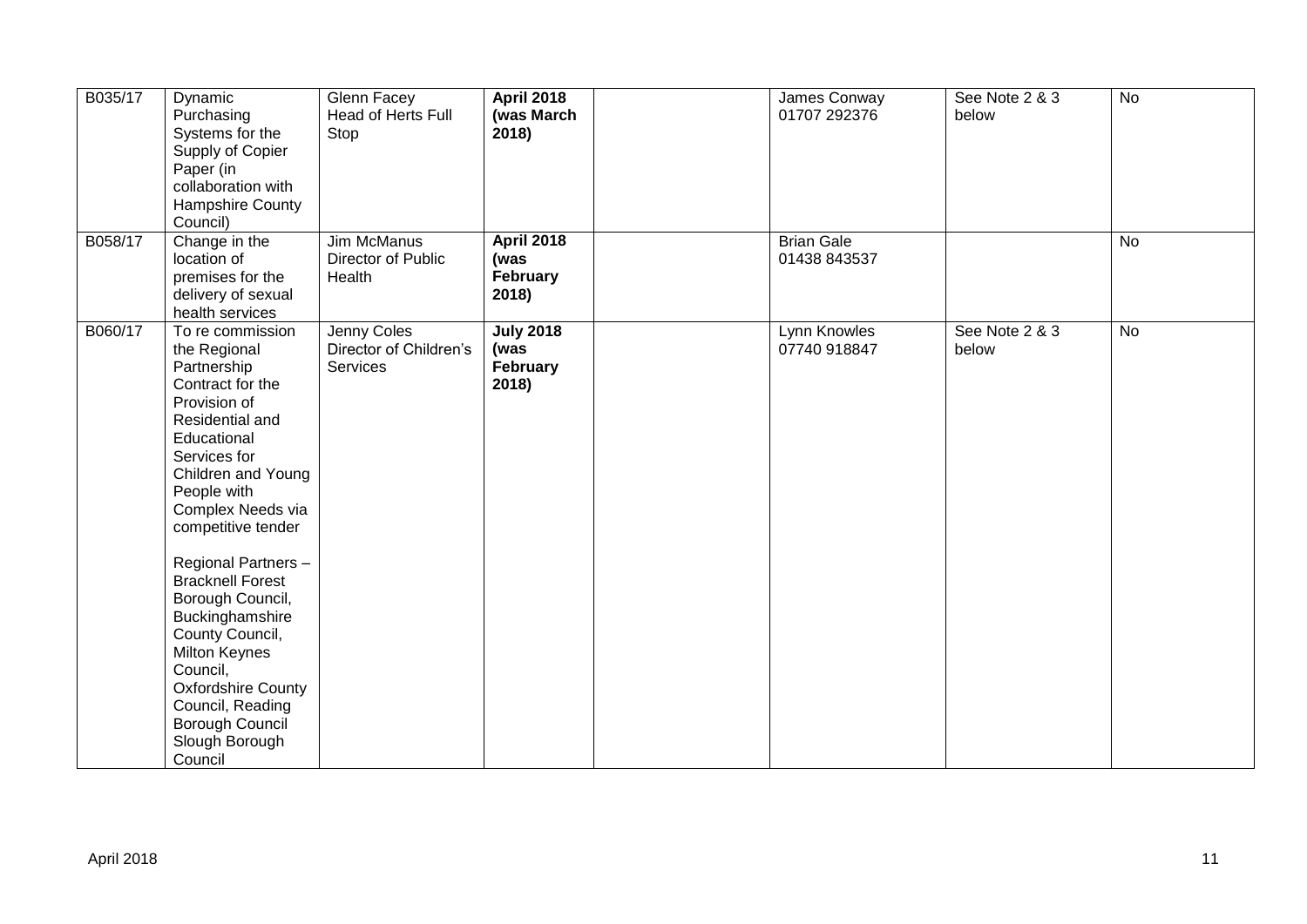| B072/17 | Hertfordshire<br>Sunflower<br>Domestic Abuse<br>Hub & Champions<br>Pathway - Award of<br>contract                                                                           | Jenny Coles<br>Director of Children's<br><b>Services</b>                                     | <b>April 2018</b><br>(was March<br>2018) | Helen Gledhill<br>07812 322978       | See Note 2 below | <b>No</b> |
|---------|-----------------------------------------------------------------------------------------------------------------------------------------------------------------------------|----------------------------------------------------------------------------------------------|------------------------------------------|--------------------------------------|------------------|-----------|
| B074/17 | Tender of 19-21<br>Wilbury Road - for<br>Residential<br>Learning Disability<br>Service                                                                                      | <b>Frances Heathcote</b><br><b>Assistant Director</b><br><b>Adult Care Services</b>          | <b>April 2018</b><br>(was March<br>2018) | <b>Annette Miles</b><br>01438 843153 | See Note 2 below | <b>No</b> |
| B078/17 | PEP7 - Expansion<br>at Millfield First and<br>Nursery School,<br><b>Buntingford</b><br>HCC1709929                                                                           | <b>Trevor Mose</b><br><b>Assistant Director</b><br>Property                                  | <b>May 2018</b><br>(was March<br>2018)   | Jackie Aldridge<br>01992 588138      | See note 2 below | No        |
| B080/17 | PEP7 - Expansion<br>at St Catherine's<br>VC Church of<br><b>England Primary</b><br>School, Hoddesdon<br>HCC1709930                                                          | <b>Trevor Mose</b><br><b>Assistant Director</b><br>Property                                  | <b>May 2018</b><br>was March<br>2018)    | Jackie Aldridge<br>01992 588138      | See note 2 below | <b>No</b> |
| B081/17 | Provision and<br>Support of a waste<br>management data<br>system                                                                                                            | Simon Aries<br><b>Assistant Director</b><br>Transport waste &<br>environmental<br>Management | <b>April 2018</b><br>(was March<br>2018) | Matthew King<br>01992 556207         | See note 2 below | <b>No</b> |
| B082/17 | Joint evaluation<br>process of bids for<br><b>Adult Care Services</b><br>and Childrens<br>Services Advocacy<br>services: Award of<br>Contract LOTS 1 -<br>4 (LOT 5 awarded) | <b>Frances Heathcote</b><br>Assistant Director,<br>Commissioning                             | <b>April 2018</b><br>(was March<br>2018  | Shanie Hutton<br>01442 454472        | See note 2 below | <b>No</b> |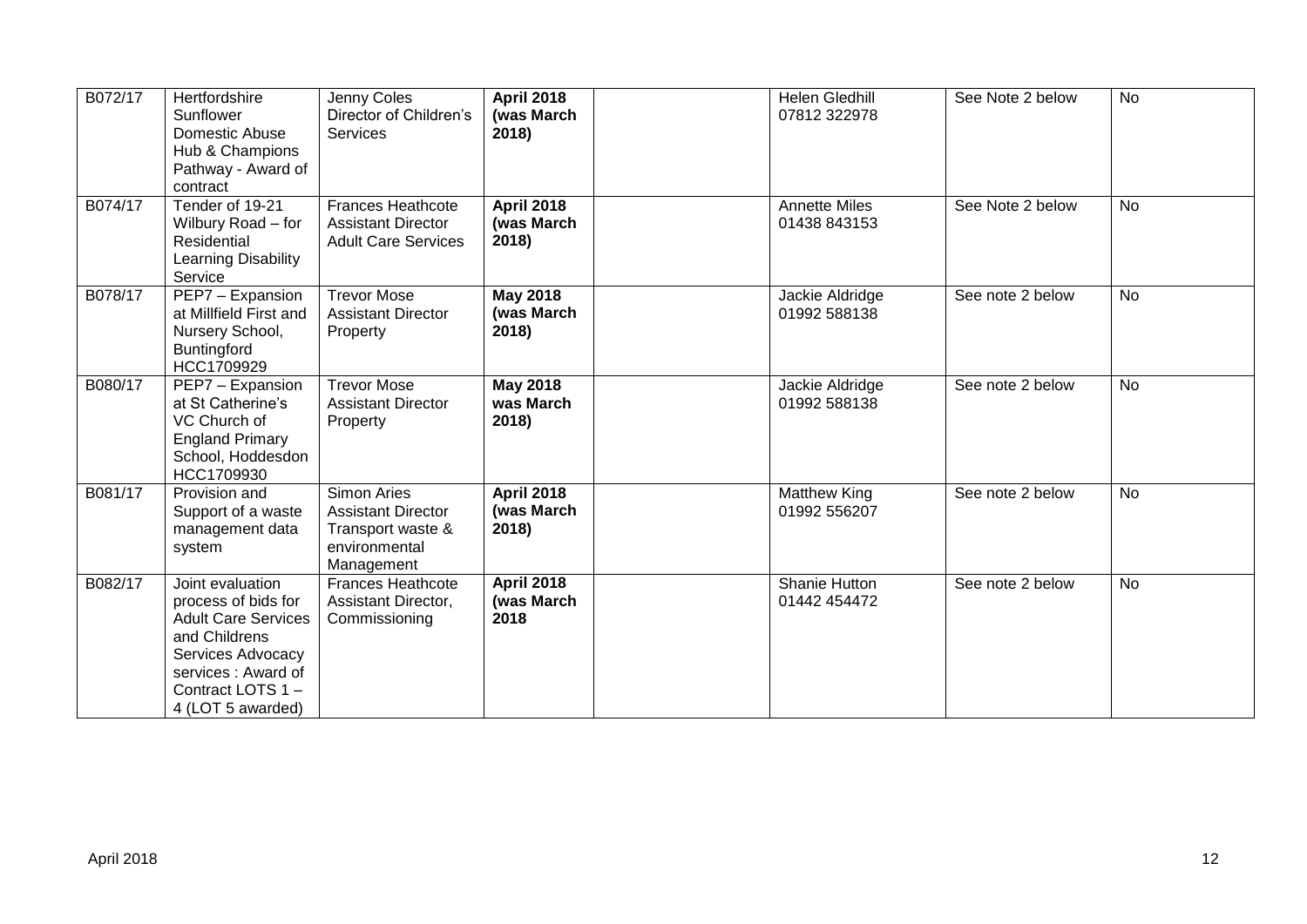| B083/17 | <b>Framework</b><br>agreement for the<br>Supply of<br>Independent Living<br>Products (in<br>collaboration with<br>Hampshire County<br>Council, Southend-<br>on-Sea Borough<br>Council and<br><b>Coventry County</b><br>Council)                    | Glenn Facey<br><b>Head of Herts Full</b><br>Stop            | <b>June 2018</b><br>(was April<br>2018) | <b>Chris Mulhall</b><br>01707 281571 | See note 2 & 3 below | No        |
|---------|----------------------------------------------------------------------------------------------------------------------------------------------------------------------------------------------------------------------------------------------------|-------------------------------------------------------------|-----------------------------------------|--------------------------------------|----------------------|-----------|
| B090/17 | Batch 40 Package<br>3 - Boiler Works -<br>St Andrews C of E<br>(VC) Primary<br>School, Stanstead<br>Abbotts, Priors<br><b>Wood Primary</b><br>School, Ware &<br><b>Studlands Rise</b><br>School, Royston<br><b>Award of Contract</b><br>HCC1710053 | <b>Trevor Mose</b><br><b>Assistant Director</b><br>Property | <b>May 2018</b><br>(was April<br>2018)  | Jackie Aldridge<br>01992 588138      | See Note 2 below     | <b>No</b> |
| B092/17 | Batch 40 Package<br>7 - Boiler Works -<br>Redbourn Infant &<br>Nursery School &<br>St Lukes School,<br>Redbourn<br>Award of contract<br>HCC1710056                                                                                                 | <b>Trevor Mose</b><br><b>Assistant Director</b><br>Property | <b>June 2018</b><br>(was March<br>2018) | Jackie Aldridge<br>01992 588138      | See Note 2 below     | <b>No</b> |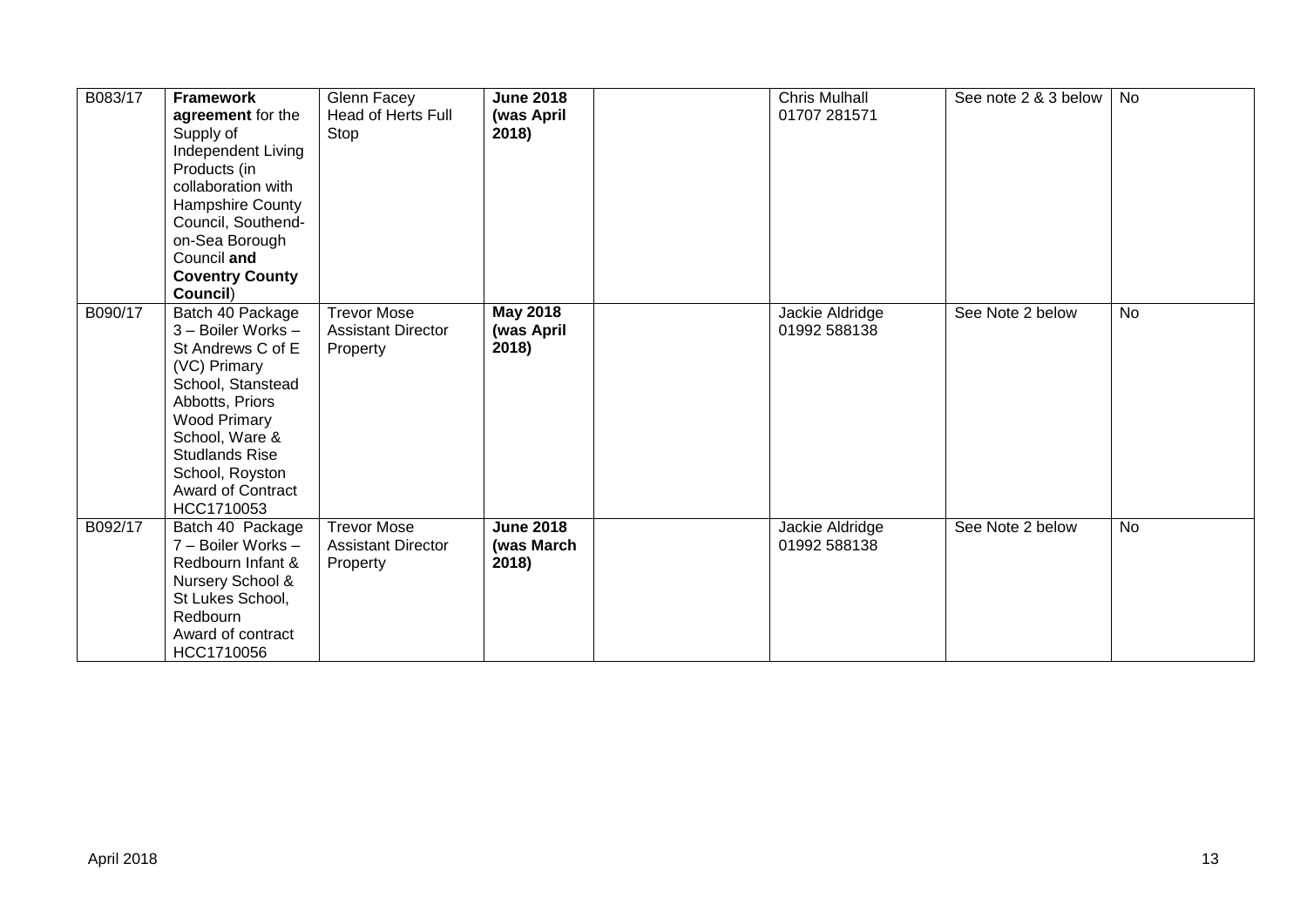| B095/17 | Batch 42 Package<br>1 - Roofing Works<br>- Bernards Heath<br>Infants, St Albans,<br>Camp Primary &<br>Nursery School, St<br>Albans & Heath<br>Lane Nursery<br>School, Hemel<br><b>Hempstead Award</b><br>of contract<br>HCC1710059 | <b>Trevor Mose</b><br><b>Assistant Director</b><br>Property | <b>May 2018</b><br>(was March<br>2018) | Jackie Aldridge<br>01992 588138 | See Note 2 below | <b>No</b> |
|---------|------------------------------------------------------------------------------------------------------------------------------------------------------------------------------------------------------------------------------------|-------------------------------------------------------------|----------------------------------------|---------------------------------|------------------|-----------|
| B096/17 | Batch 42 Package<br>2 - Roofing Works<br>- Moss Bury<br>Primary School &<br>Nursery,<br>Stevenage, Purwell<br>Primary School,<br>Hitchin &<br>Watchlytes School,<br>Welwyn Garden<br>City Award of<br>contract<br>HCC1710060       | <b>Trevor Mose</b><br><b>Assistant Director</b><br>Property | <b>May 2018</b><br>(was March<br>2018) | Jackie Aldridge<br>01992 588138 | See Note 2 below | <b>No</b> |
| B097/17 | Batch 42 Package<br>3 - Roofing Works<br>- Bonneygrove<br>Primary School,<br>Cheshunt, Layston<br>Church of England<br>First School,<br>Buntingford &<br>Longlands Primary<br>School, Cheshunt<br>Award of contract<br>HCC1710061  | <b>Trevor Mose</b><br><b>Assistant Director</b><br>Property | <b>May 2018</b><br>(was March<br>2018) | Jackie Aldridge<br>01992 588138 | See Note 2 below | <b>No</b> |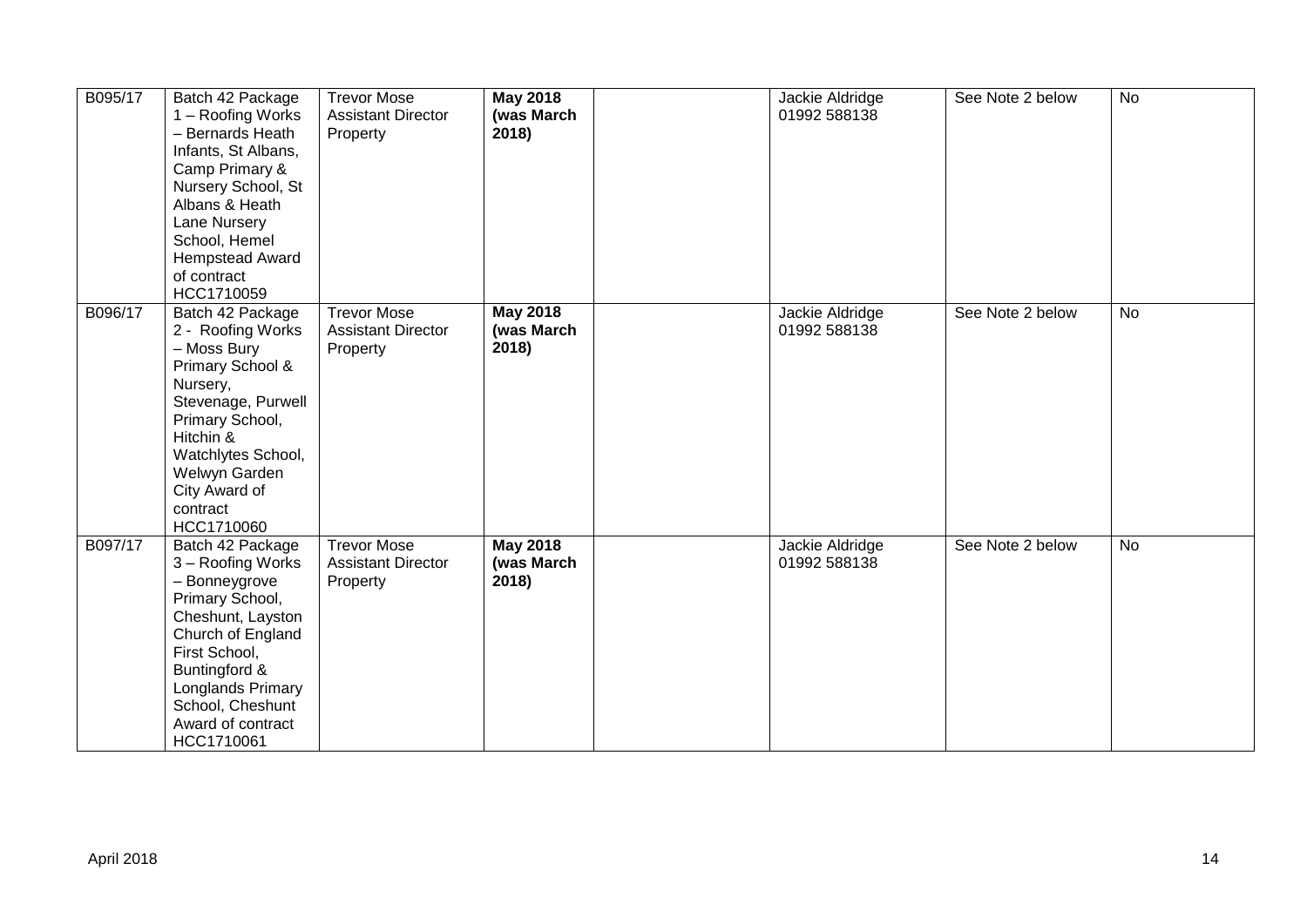| B098/17 | Batch 42 Package<br>4 - Roofing Works<br>- Heathlands<br>School, St Albans<br>Award of contract<br>HCC1710062                                                                                                  | <b>Trevor Mose</b><br><b>Assistant Director</b><br>Property         | <b>May 2018</b><br>(was March<br>2018) | Jackie Aldridge<br>01992 588138 | See Note 2 below | <b>No</b> |
|---------|----------------------------------------------------------------------------------------------------------------------------------------------------------------------------------------------------------------|---------------------------------------------------------------------|----------------------------------------|---------------------------------|------------------|-----------|
| B099/17 | Batch 40 Package<br>6 - Boiler Works -<br><b>Whitehill Junior</b><br>School, Hitchin &<br>Longmeadow,<br>Stevenage<br>Award of contract<br>HCC1710055                                                          | <b>Trevor Mose</b><br><b>Assistant Director</b><br>Property         | <b>May 2018</b><br>(was March<br>2018) | Jackie Aldridge<br>01992 588138 | See Note 2 below | <b>No</b> |
| B104/17 | New Contract for<br>the Provision of a<br>Two Bed<br>Emergency<br>Therapeutic<br>residential Unit for<br>Children and Young<br>People aged 11-16<br>with Challenging<br>and Complex<br>Needs (Hudnall<br>Park) | Marion Ingram<br>Operations Director,<br><b>Specialist Services</b> | <b>May 2018</b><br>(was March<br>2018) | Lynn Knowles<br>07740 918847    | See note 2 below | <b>No</b> |
| B105/17 | New Contract for<br>the Provision of<br>one Residential<br>Solo Placement for<br>Children and Young<br>People aged 11-17<br>with Challenging<br>and Complex<br><b>Needs</b>                                    | Marion Ingram<br>Operations Director,<br><b>Specialist Services</b> | <b>May 2018</b><br>(was March<br>2018) | Lynn Knowles<br>01442 454402    | See note 2 below | <b>No</b> |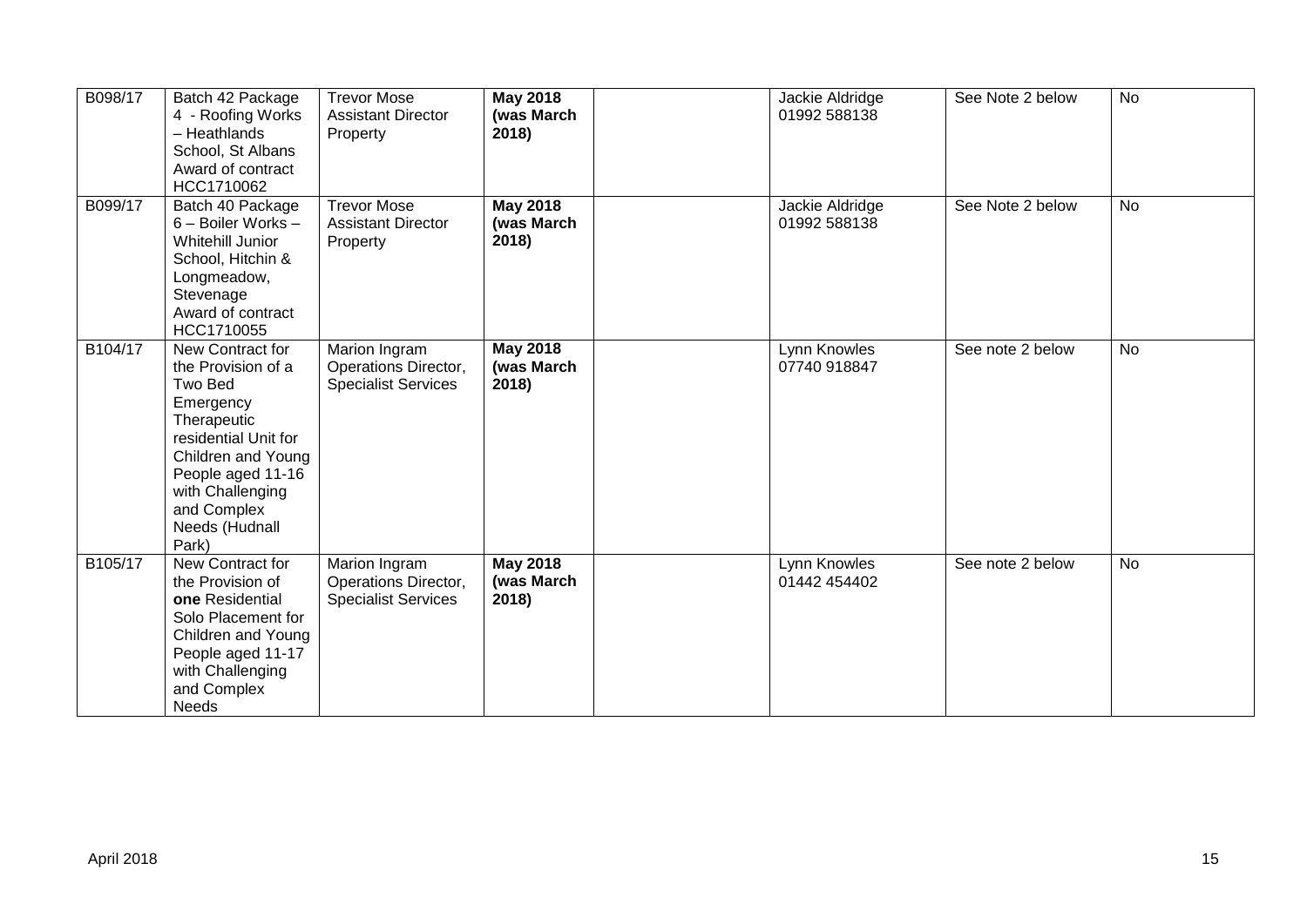| B107/17 | Cross regional<br>tender process to<br>establish a new<br>contract for the<br>provision of<br>Residential<br>Placements for<br>Children and Young<br>People aged 10-17<br>with Challenging<br>and Complex<br>needs: Award of<br>contract | Marion Ingram<br>Operations Director,<br><b>Specialist Services</b>                 | <b>May 2018</b><br>(was March<br>2018) | Lynn Knowles<br>07740 918847          | See note 2 below     | <b>No</b> |
|---------|------------------------------------------------------------------------------------------------------------------------------------------------------------------------------------------------------------------------------------------|-------------------------------------------------------------------------------------|----------------------------------------|---------------------------------------|----------------------|-----------|
| B111/17 | St Albans Library -<br>Refurbishment<br>HCC1709428                                                                                                                                                                                       | <b>Trevor Mose</b><br><b>Assistant Director</b><br>Property                         | <b>May 2018</b><br>(was April<br>2018) | Jackie Aldridge<br>01992 588138       | See note 2 below     | <b>No</b> |
| B113/17 | The Provision of a<br>Children & Young<br>People's Mental<br>Health (CYP MH)<br>Early Intervention<br>Service: Award of<br>contract                                                                                                      | <b>Frances Heathcote</b><br><b>Assistant Director</b><br>Community<br>Commissioning | April 2018                             | Sarvjeet Dosanjh<br>01438 845431      | See note 2 below     | <b>No</b> |
| B114/17 | The Provision of<br>Grounds<br>Maintenance<br>Framework                                                                                                                                                                                  | Glenn Facey<br>Head of Herts<br>FullStop                                            | April 2018                             | <b>Patrick Stiles</b><br>01707 292391 | See note 2 & 3 below | No        |
| B115/17 | The Supply of<br><b>Office Furniture</b>                                                                                                                                                                                                 | Glenn Facey<br>Head of Herts<br>FullStop                                            | <b>May 2018</b><br>(was April<br>2018) | James Conway<br>01707 292491          | See note 2 & 3 below | <b>No</b> |
| B002/18 | Batch 40 Package<br>8 - Mechanical &<br>Electrical Works,<br>Commonswood<br>School & Sheredes<br>Primary School &<br>Nursery<br>HCC1710170                                                                                               | <b>Trevor Mose</b><br><b>Assistant Director</b><br>Property                         | <b>May 2018</b><br>(was April<br>2018) | Jackie Aldridge<br>01992 588138       | See note 2 below     | <b>No</b> |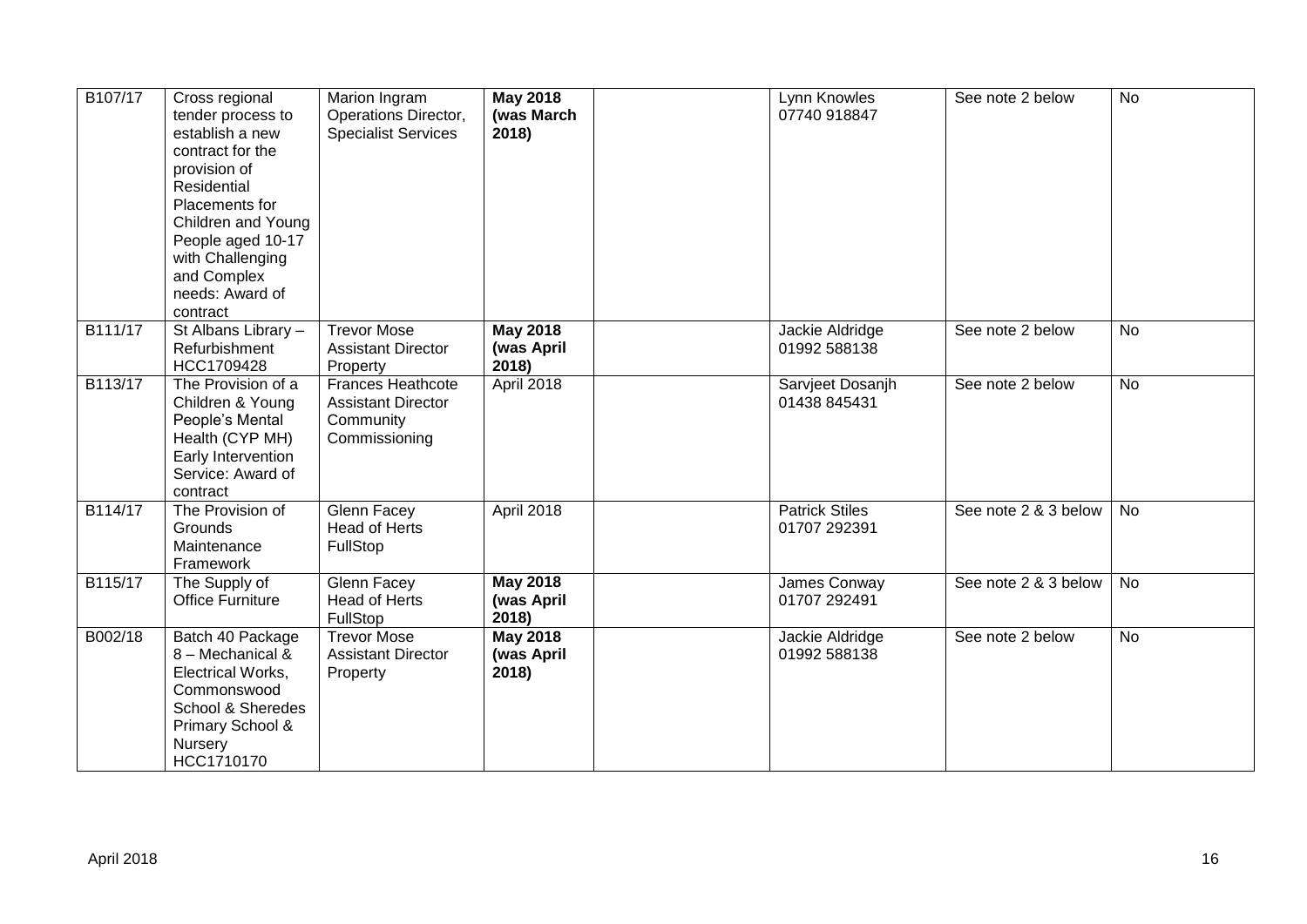| B007/18 | Procurement and<br>award of contract to<br>extend superfast<br>fibre broadband to<br>the last the of rural<br>business areas in<br>Hertfordshire in line<br>with DEFRA<br>funding provision | Owen Mapley<br><b>Director Resources</b>                                  | <b>April 2018</b><br>(was March<br>2018) | <b>Anna Morrison</b><br>01992 588525 | See Note 2 below | <b>No</b> |
|---------|---------------------------------------------------------------------------------------------------------------------------------------------------------------------------------------------|---------------------------------------------------------------------------|------------------------------------------|--------------------------------------|------------------|-----------|
| B009/18 | Provision of an<br>abstinence<br>focussed drug and<br>alcohol recovery<br>programme-<br>Award of contract                                                                                   | Jim McManus<br>Director of Public<br>Health                               | <b>May 2018</b>                          | <b>Brian Gale</b><br>01438 843547    | See note 2 below | <b>No</b> |
| B010/18 | Provision of adult<br>weight<br>management<br>services - Award of<br>contract                                                                                                               | <b>Jim McManus</b><br>Director of Public<br>Health                        | <b>May 2018</b>                          | <b>Brian Gale</b><br>01438 843547    | See note 2 below | <b>No</b> |
| B011/18 | Tender process for<br>Homecare<br>provision for<br>Children and Young<br>People -<br>Domiciliary,<br>Personal and<br>Community<br>Enabling Care.                                            | Marion Ingram<br><b>Operations Director</b>                               | <b>May 2018</b>                          | <b>Oliver Barnes</b><br>07580 744173 | See note 2 below | <b>No</b> |
| B013/18 | <b>Single Tender</b><br>Action - For<br><b>Special Educational</b><br>Needs & Disability<br>(SEND) Local Offer<br>Helpline - Award of<br>contract                                           | Marion Ingram<br><b>Operations Director</b><br><b>Children's Services</b> | <b>April 2018</b><br>(was March<br>2018) | <b>Oliver Barnes</b><br>07580 744173 | See Note 2 below | <b>No</b> |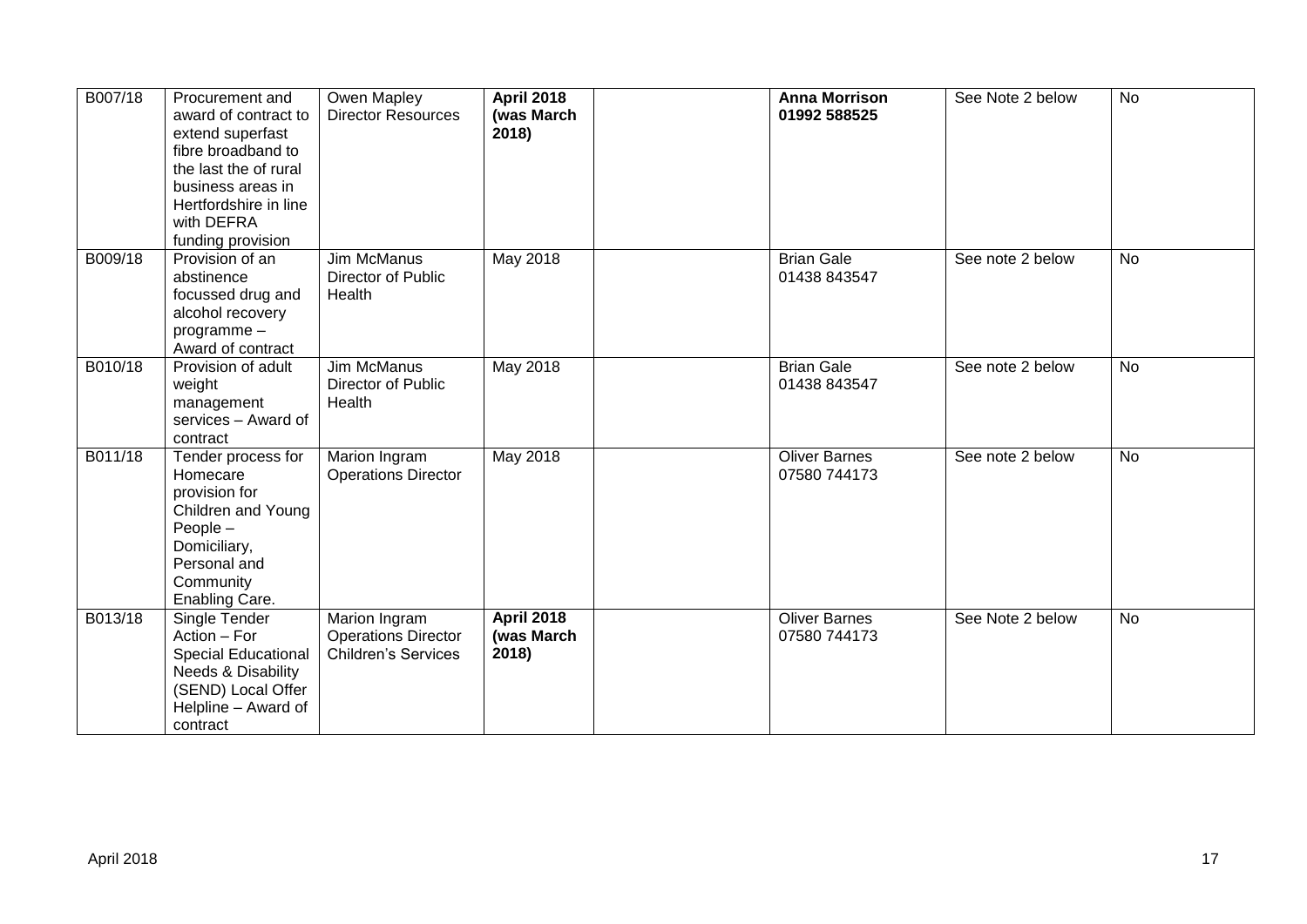| B014/18 | Re-procurement<br>and award of<br>contract to<br>undertake routine<br>vegetation<br>management on<br>the Rights of Way<br>network in<br>Hertfordshire from<br>2018 to 2022.                                   | Simon Aries<br><b>Assistant Director</b><br>Transport, Waste &<br>Environmental<br>Management | <b>July 2018</b><br>(was March<br>2018)  | <b>Tony Bradford</b><br>01992 556028 | See note 2 below                              | <b>No</b>      |
|---------|---------------------------------------------------------------------------------------------------------------------------------------------------------------------------------------------------------------|-----------------------------------------------------------------------------------------------|------------------------------------------|--------------------------------------|-----------------------------------------------|----------------|
| B017/18 | Redbourn and<br>Wheathampstead<br>Extension /<br>refurbishments to<br>existing fire stations<br>/ relocation of local<br>libraries with<br>shared community<br>facilities: Award of<br>contract<br>HCC1810351 | <b>Trevor Mose</b><br><b>Assistant Director</b><br>Property                                   | <b>May 2018</b><br>(was April<br>2018)   | Jackie Aldridge<br>01992 588138      | See Note 2 below                              | <b>No</b>      |
| B018/18 | The Supply of<br>Exercise Books in<br>collaboration with<br>Hampshire County<br>Council                                                                                                                       | <b>Glenn Facey</b><br><b>Head of Herts</b><br>FullStop                                        | <b>May 2018</b>                          | Louise Bagley<br>01707 292431        | See Notes 2 & 3<br>below                      | <b>No</b>      |
| B021/18 | Extension of ACS<br>Advocacy contract                                                                                                                                                                         | Frances Heathcote,<br><b>Assistant Director</b><br><b>Adult Care Services</b>                 | <b>April 2018</b><br>(was March<br>2018) | Shanie Hutton<br>01442 454472        |                                               | <b>No</b>      |
| B023/18 | Formal transfer of<br>commissioning<br>responsibility for<br>Tier 2 Plus enuresis<br>to the clinical<br>commissioning<br>groups for<br>Hertfordshire                                                          | Jim McManus<br>Director of Public<br>Health                                                   | April 2018                               | Jim McManus<br>01438 845389          | Guidance from the<br>Department for<br>Health | $\overline{N}$ |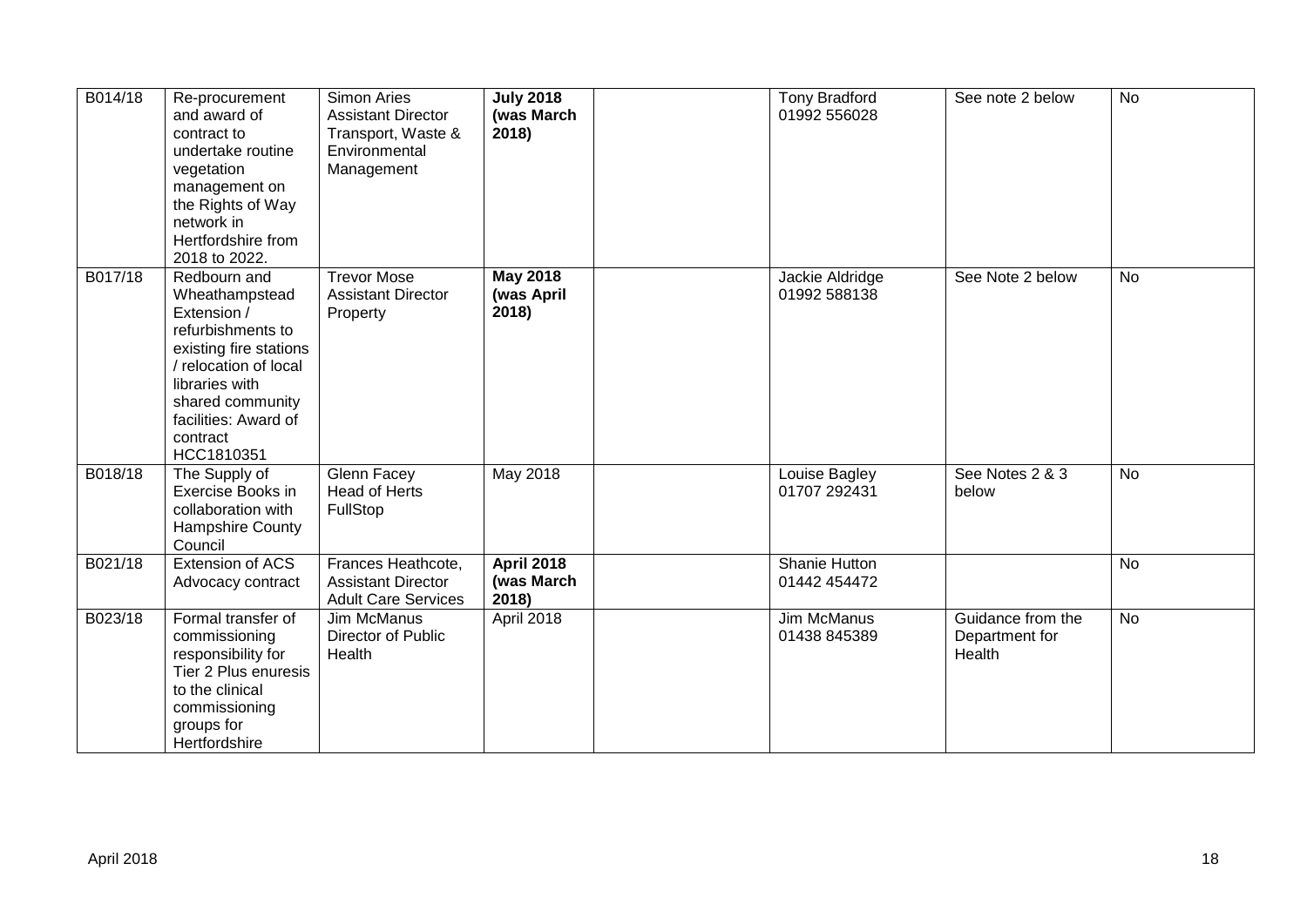| B024/18 | Reduction in the<br>value of the<br>contract for<br>provision of sexual<br>health services                                                                          | Jim McManus<br>Director of Public<br>Health                                                     | April 2018      |                                                         | Jim McManus<br>01438 845389           | Proposal papers            | <b>No</b> |
|---------|---------------------------------------------------------------------------------------------------------------------------------------------------------------------|-------------------------------------------------------------------------------------------------|-----------------|---------------------------------------------------------|---------------------------------------|----------------------------|-----------|
| B025/18 | <b>Young Carers</b><br>Support Service -<br>Award of contract                                                                                                       | <b>Lindsey Edwards</b><br>Interim Assistant<br><b>Director Services for</b><br>Young People     | April 2018      |                                                         | <b>Ruth Fennemore</b><br>01462 844417 | See Note 2 below           | <b>No</b> |
| B026/18 | Whether to<br>exercise option to<br>acquire land at<br>west of Royston                                                                                              | Owen Mapley<br>Director of<br>Resources                                                         | April 2018      |                                                         | <b>Emily White</b><br>01992 588159    |                            | No        |
| B027/18 | Future of the old<br>fire station, High<br>Street, Ware                                                                                                             | Owen Mapley<br>Director of<br><b>Resources</b>                                                  | April 2018      |                                                         | Roger Arbon<br>01992 588052           | Report                     | <b>No</b> |
| B028/18 | Approval of a policy<br>for discretionary<br>disabled facilities<br>grants and other<br>forms of assistance<br>to enable residents<br>to stay in their own<br>homes | Iain MacBeath<br>Director of Adult<br><b>Care Services</b>                                      | <b>May 2018</b> |                                                         | Steven Lee-Foster<br>01992 555748     |                            | <b>No</b> |
| B029/18 | Consultation on<br>revised Local Flood<br>Risk Management<br>Strategy for<br>Hertfordshire                                                                          | Simon Aries<br><b>Assistant Director</b><br>Transport, Waste<br>and Environmental<br>Management | May 2018        | Environment, Planning<br>and Transport Cabinet<br>Panel | Andy Hardstaff<br>01992 556470        | Report to Cabinet<br>Panel | No        |
| B030/18 | Tender awards for<br>provision of various<br>education coach<br>service contracts<br>starting September<br>2018                                                     | Simon Aries<br>Assistant Director,<br>Transport, Waste<br>and Environmental<br>Management       | May 2018        |                                                         | <b>Matthew Lale</b><br>01992 588633   | See Note 2 below           | <b>No</b> |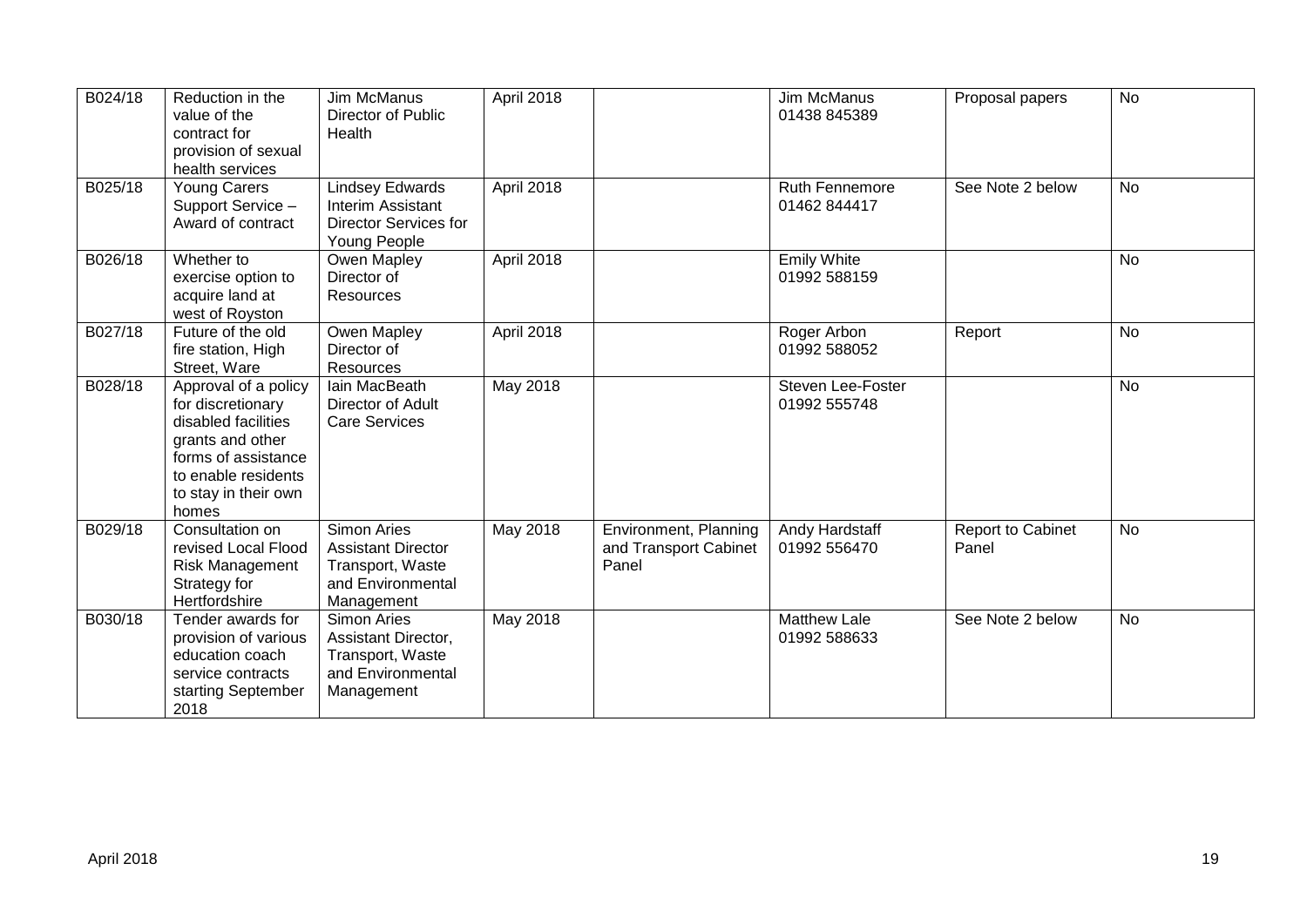| B031/18 | Procurement of<br>support at home for<br><b>Early Supported</b><br>Discharge Service<br>for Stroke<br>(Initial period 20<br>months to 31 March<br>2020, with the<br>option on a 12<br>month extension) | <b>Frances Heathcote</b><br><b>Assistant Director</b><br>Community<br>Commissioning                    | May 2018         | Patrick Allan<br>01992 556429        | See Note 2 below           | <b>No</b>      |
|---------|--------------------------------------------------------------------------------------------------------------------------------------------------------------------------------------------------------|--------------------------------------------------------------------------------------------------------|------------------|--------------------------------------|----------------------------|----------------|
| B034/18 | Supply of<br><b>Education Year</b><br>diaries, calendars,<br>planners and<br>calendar year<br>diaries in<br>conjunction with<br>Hampshire County<br>Council                                            | <b>Glenn Facey</b><br><b>Head of Herts</b><br>FullStop                                                 | <b>June 2018</b> | <b>Louise Bagley</b><br>01707 292431 | See Notes 2 and 3<br>below | $\overline{N}$ |
| B035/18 | Provision of an all-<br>age drug and<br>alcohol treatment<br>service - Award of<br>contract                                                                                                            | <b>Jim McManus</b><br>Director of Public<br>Health                                                     | <b>July 2018</b> | <b>Brian Gale</b><br>01438 843537    | See Note 2 below           | <b>No</b>      |
| B036/18 | Provision of a drug<br>and alcohol<br>community<br>rehabilitation<br>service                                                                                                                           | Jim McManus<br>Director of Public<br>Health                                                            | <b>July 2018</b> | <b>Brian Gale</b><br>01438 843537    | Proposal papers            | <b>No</b>      |
| B037/18 | Provision of Art<br>Therapy Sessions -<br>Award of contract                                                                                                                                            | <b>Lindsey Edwards</b><br>Interim Assistant<br><b>Director Services for</b><br>Young People            | <b>July 2018</b> | <b>Nick Phipps</b><br>01442 453655   | See Note 2 below           | <b>No</b>      |
| B038/18 | Contract for the<br>provision of bulking<br>and transfer<br>arrangements for<br><b>Local Authority</b><br><b>Collected Waste</b>                                                                       | <b>Simon Aries</b><br><b>Assistant Director</b><br>Transport, Waste<br>and Environmental<br>Management | <b>July 2018</b> | <b>Matthew King</b><br>01992 556207  | See Note 2 below           | $\overline{N}$ |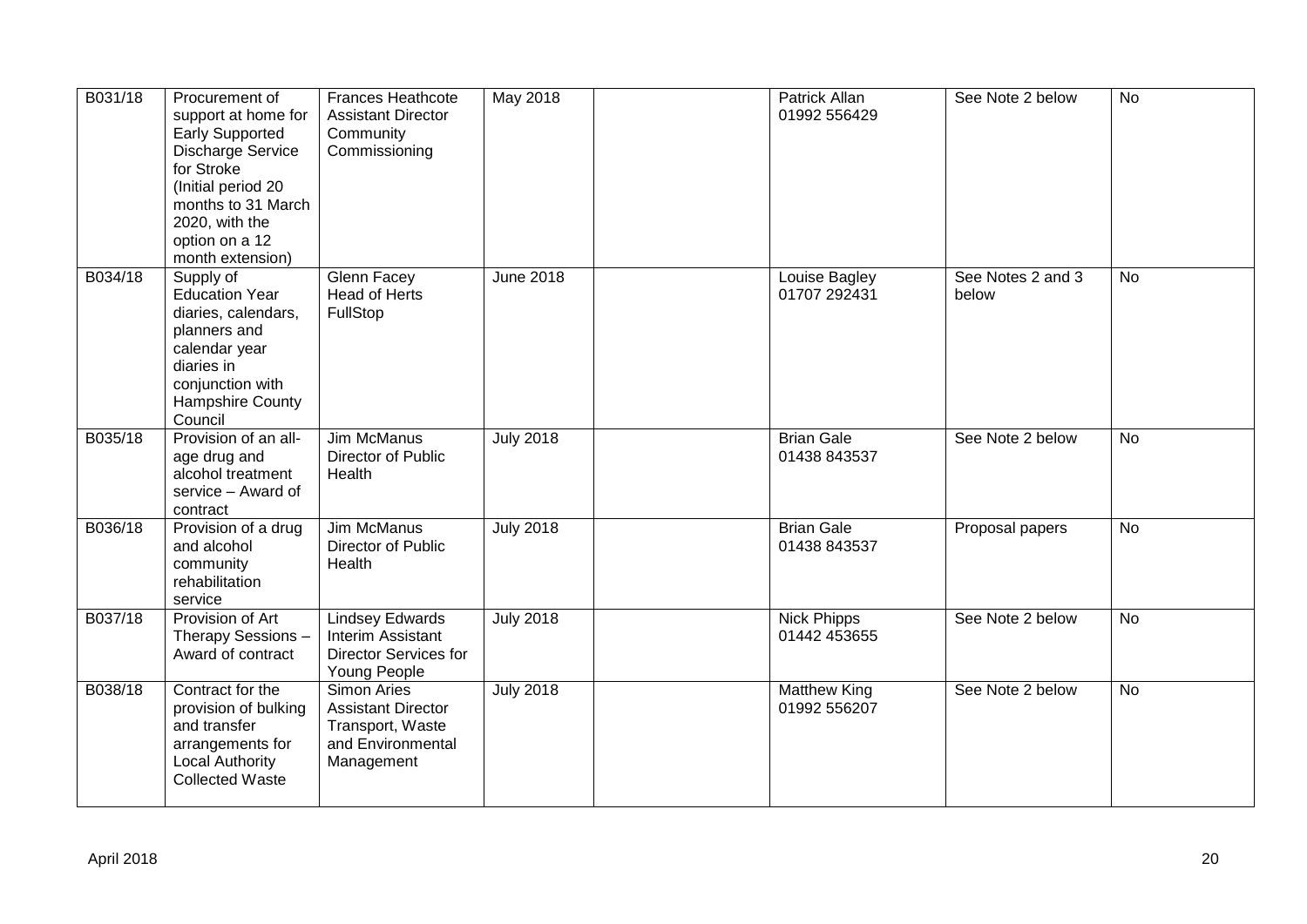| B039/18 | Extension of<br>contract for Herts<br>Care Search<br>System                                                                                                                                                                                                               | <b>Frances Heathcote</b><br><b>Assistant Director</b><br><b>Adult Care Services</b> | Not before<br>14 April 2018 | Kulbir Lalli<br>01438 843217           | See Note 2 below | <b>No</b> |
|---------|---------------------------------------------------------------------------------------------------------------------------------------------------------------------------------------------------------------------------------------------------------------------------|-------------------------------------------------------------------------------------|-----------------------------|----------------------------------------|------------------|-----------|
| B040/18 | Whether to consult<br>in respect of the<br>proposal to relocate<br>the Primary<br>Support Bases from<br>the Reddings<br>Primary School to<br>Dacorum<br>Educational<br>Support Centre in<br>Hemel Hempstead<br>and Bowman's<br>School to Links<br>Academy in St<br>Albans | Jenny Coles<br><b>Director of Childrens</b><br>Services                             | Not before<br>3 May 2018    | Debbie Orton<br>01992 588556           |                  | <b>No</b> |
| B041/18 | <b>Extend the</b><br>contract for the<br>provision of<br>sexual health<br>services                                                                                                                                                                                        | Jim McManus,<br><b>Director of Public</b><br><b>Health</b>                          | <b>May 2018</b>             | <b>Brian Gale</b><br>01438 843537      | See note 2 below | <b>No</b> |
| B042/18 | <b>Use of Guardians</b><br>on Hertfordshire<br><b>County Council</b><br><b>Assets</b>                                                                                                                                                                                     | <b>Trevor Mose</b><br><b>Assistant Director</b><br><b>Property</b>                  | <b>May 2018</b>             | <b>Mike Evans</b><br>01992 555634      | See note 2 below | <b>No</b> |
| B043/18 | Batch 41 Package<br>9 - Window<br>Walling -<br><b>Strathmore Infant</b><br>& Nursery School<br>and Moss Bury<br><b>Primary School &amp;</b><br><b>Nursery Award of</b><br><b>Contract</b><br>HCC1810394                                                                   | <b>Trevor Mose</b><br><b>Assistant Director</b><br><b>Property</b>                  | <b>June 2018</b>            | <b>Jackie Aldridge</b><br>01992 588138 | See note 2 below | <b>No</b> |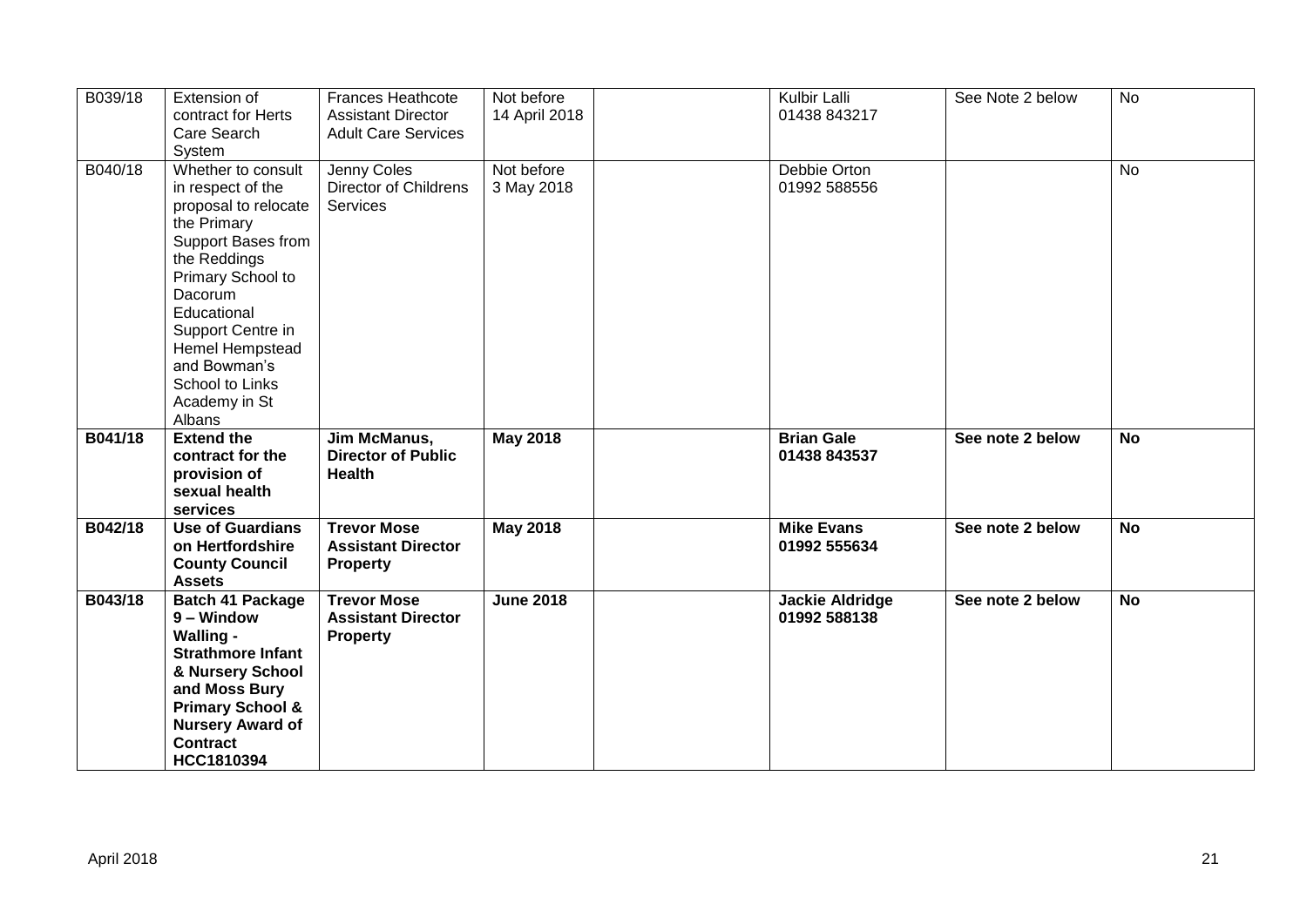| B044/18 | <b>Batch 43 Package</b><br>1- Window Walling<br>- Bushey Heath,<br>Dewhurst St Mary,<br><b>Colnbrook and</b><br><b>Cassiobury Infant</b><br>& Nursery School,<br><b>Swing Gate</b><br><b>School Award of</b><br>contract<br>HCC1810417 | <b>Trevor Mose</b><br><b>Assistant Director</b><br><b>Property</b> | <b>June 2018</b> | <b>Jackie Aldridge</b><br>01992 588138 | See note 2 below | <b>No</b> |
|---------|----------------------------------------------------------------------------------------------------------------------------------------------------------------------------------------------------------------------------------------|--------------------------------------------------------------------|------------------|----------------------------------------|------------------|-----------|
| B045/18 | <b>Batch 43 Package</b><br>2 - Window<br><b>Walling - Aycliffe</b><br>Drive, Pixies Hill,<br>& Redbourn JM<br><b>School Award of</b><br>contract<br>HCC1810418                                                                         | <b>Trevor Mose</b><br><b>Assistant Director</b><br><b>Property</b> | <b>June 2018</b> | <b>Jackie Aldridge</b><br>01992 588138 | See note 2 below | <b>No</b> |
| B046/18 | <b>Batch 44 Package</b><br>$1 -$ Roofing &<br>Cladding -<br><b>Cassiobury Infant</b><br>& Nursery,<br><b>Kingsway Infant</b><br>and Prae Wood<br><b>Primary School</b><br><b>Award of contract</b><br>HCC1810420                       | <b>Trevor Mose</b><br><b>Assistant Director</b><br><b>Property</b> | <b>June 2018</b> | <b>Jackie Aldridge</b><br>01992 588138 | See note 2 below | <b>No</b> |
| B047/18 | <b>Batch 44 Package</b><br>2 - Roofing Works<br>- Holwell Primary,<br><b>Margaret Wix</b><br>Primary, &<br><b>Millmead School</b><br><b>Award of contract</b><br>HCC1810421                                                            | <b>Trevor Mose</b><br><b>Assistant Director</b><br><b>Property</b> | <b>June 2018</b> | <b>Jackie Aldridge</b><br>01992 588138 | See note 2 below | <b>No</b> |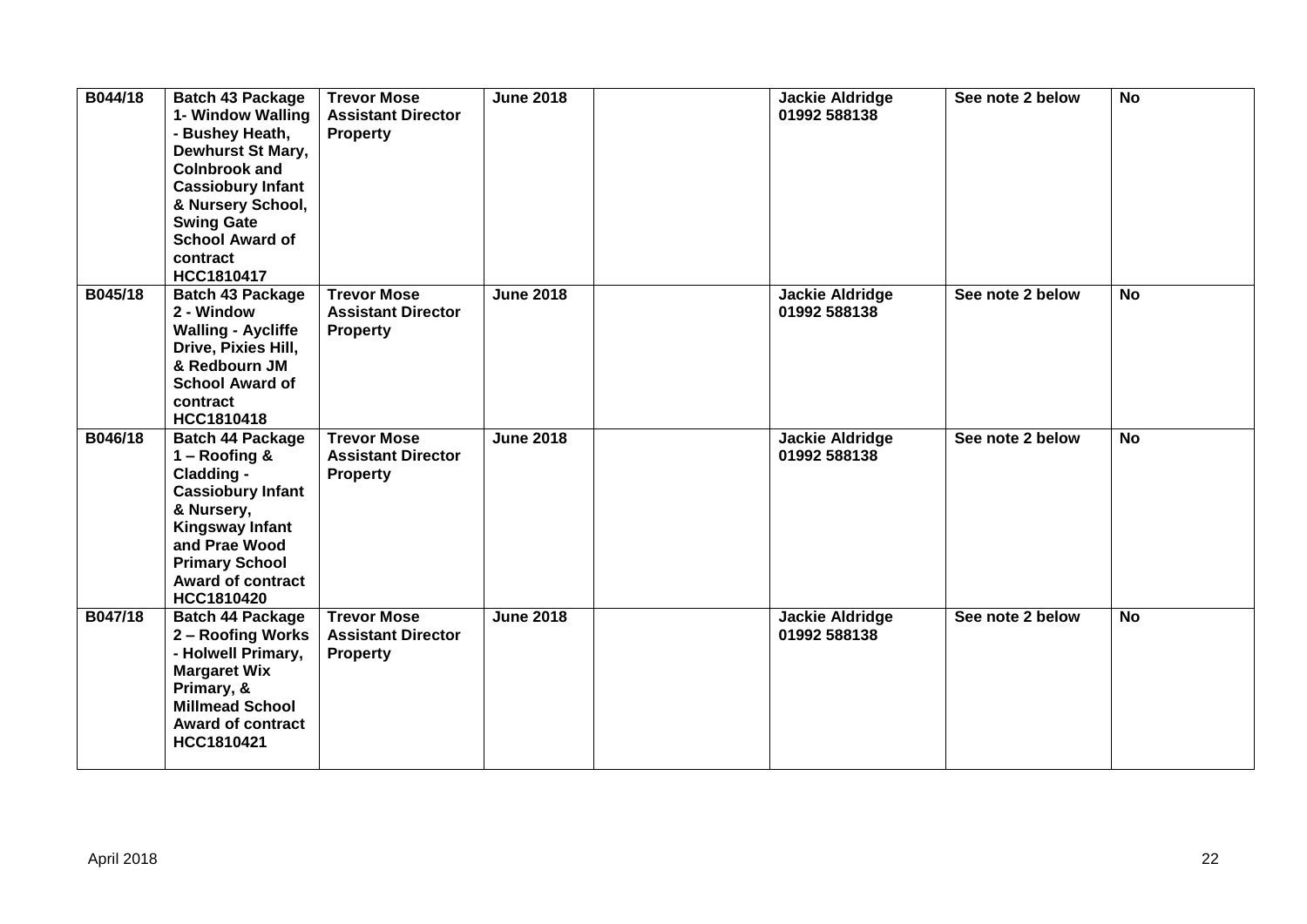| B048/18 | <b>Batch 44 Package</b><br>3 - Roofing Works<br>- Studlands Rise<br><b>School &amp; North</b><br><b>Education</b><br><b>Support Centre</b><br>Award of contract<br>HCC1810422                                                             | <b>Trevor Mose</b><br><b>Assistant Director</b><br><b>Property</b> | <b>June 2018</b> | <b>Jackie Aldridge</b><br>01992 588138 | See note 2 below | <b>No</b>      |
|---------|-------------------------------------------------------------------------------------------------------------------------------------------------------------------------------------------------------------------------------------------|--------------------------------------------------------------------|------------------|----------------------------------------|------------------|----------------|
| B049/18 | <b>Batch 45 Package</b><br>1 - Mechanical<br><b>Works - Watton-</b><br>at-Stone Primary<br>and Nursery<br>School,<br>Wheatcroft<br>Primary &<br><b>Holdbrook</b><br><b>Primary School</b><br><b>Award of contract</b><br>HCC1810423       | <b>Trevor Mose</b><br><b>Assistant Director</b><br>Property        | <b>June 2018</b> | <b>Jackie Aldridge</b><br>01992 588138 | See note 2 below | <b>No</b>      |
| B050/18 | <b>Blackbird Farm</b><br><b>Roofing and</b><br><b>Asbestos works</b><br><b>Award of contract</b><br>HCC1810464                                                                                                                            | <b>Trevor Mose</b><br><b>Assistant Director</b><br><b>Property</b> | <b>June 2018</b> | <b>Jackie Aldridge</b><br>01992 588138 | See note 2 below | $\overline{N}$ |
| B051/18 | Implementing an<br>assistive<br>technology pilot<br>across older<br>people's services<br>to evaluate new<br>digital<br>technologies to<br>support people's<br>independence and<br>increase their<br>ability to stay in<br>their own homes | lain MacBeath<br><b>Director of Adult</b><br><b>Care Services</b>  | <b>June 2018</b> | <b>Helen Maneuf</b><br>01438 845502    | Report           | <b>No</b>      |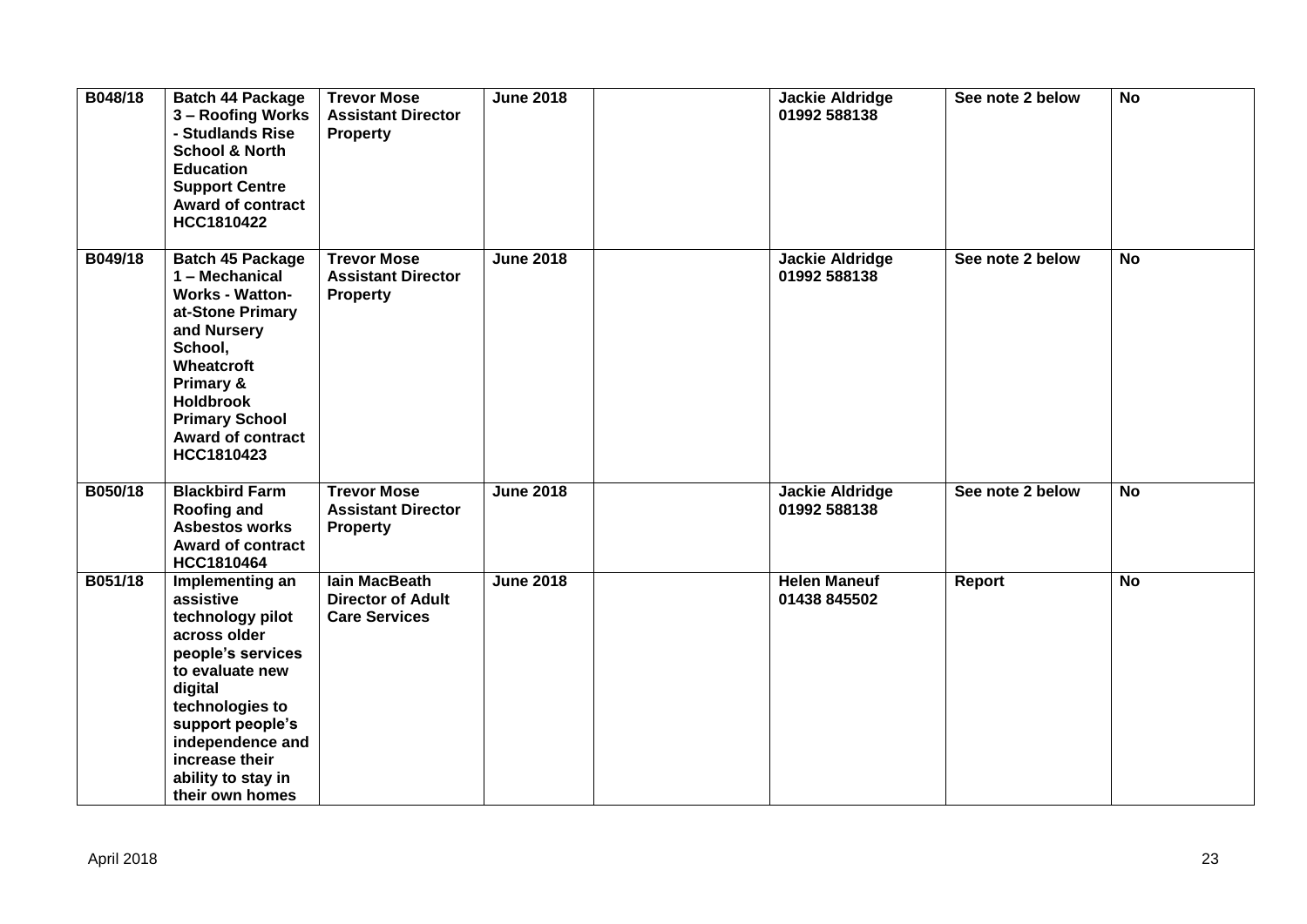| B052/18<br><b>Environmental</b><br><b>Resource</b>        | Simon Aries -<br><b>Assistant Director -</b>                    | <b>July 2018</b> | <b>Matthew King</b><br>01992 556207 | See note 2 below | <b>No</b> |
|-----------------------------------------------------------|-----------------------------------------------------------------|------------------|-------------------------------------|------------------|-----------|
| <b>Planning</b><br><b>Consultancy</b><br><b>Framework</b> | Transport, Waste &<br><b>Environmental</b><br><b>Management</b> |                  |                                     |                  |           |

**Notes:** 

1. CBC contract = on behalf of 17 local authority members of the Central Buying Consortium<br>2. Quality and price evaluation derived from tenderers' submissions (which may contain exen

2. Quality and price evaluation derived from tenderers' submissions *(which may contain exempt information and if so will not be available for public inspection)* If you have any general enquiries about this Forward Plan - contact Elaine Shell, Democratic Services Manager, 01992 555565 Email: [elaine.shell@hertfordshire.gov.uk](mailto:elaine.shell@hertfordshire.gov.uk) 

3. Collaborative contract with one or more authorities (not a CBC contract)<br>4. Part II (due to 'Information relating to the financial or business affairs of a

Part II (due to 'Information relating to the financial or business affairs of any particular person (including the Council')".

**KATHRYN PETTITT, CHIEF LEGAL OFFICER**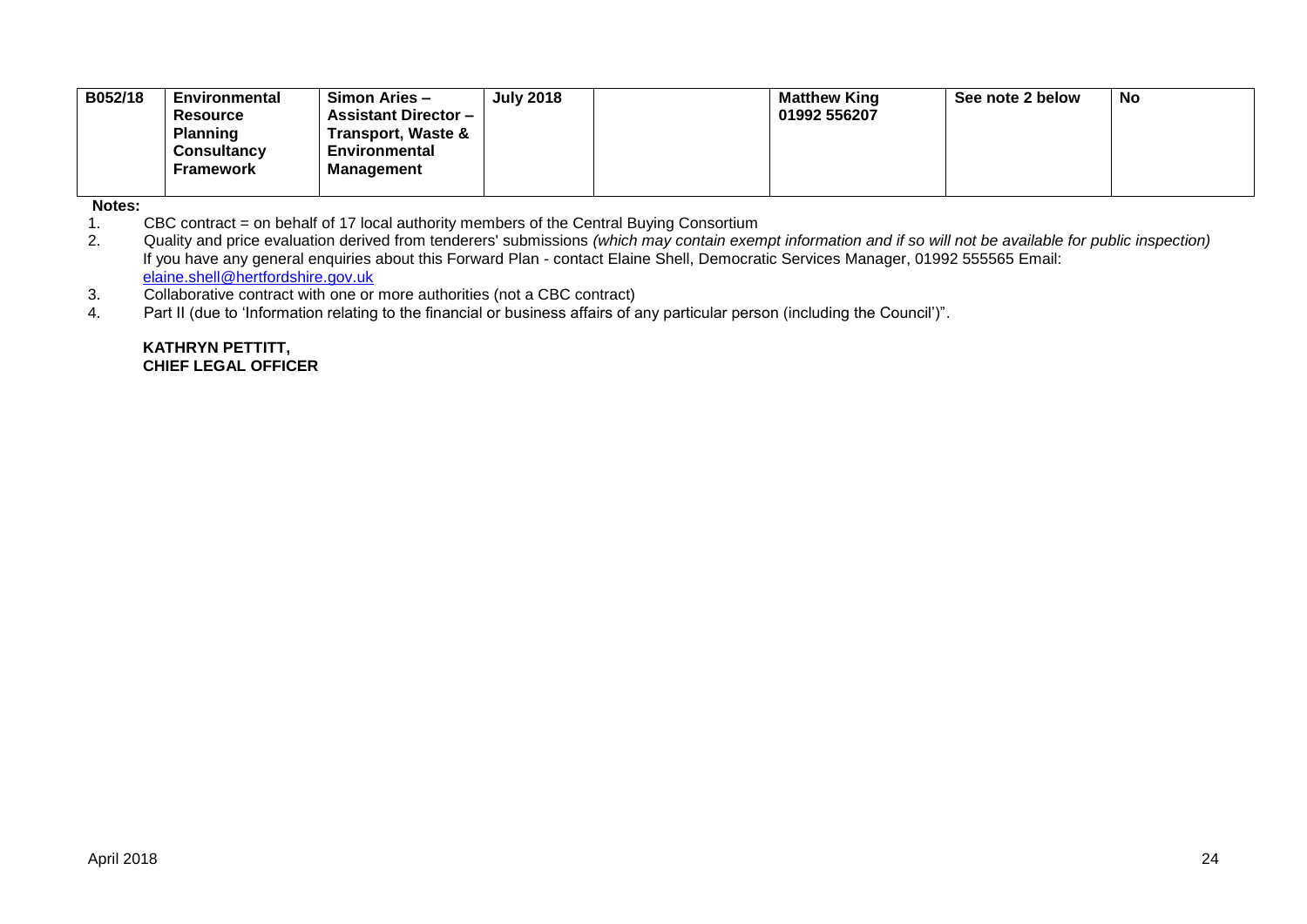

# **Hertfordshire** HERTFORDSHIRE COUNTY COUNCIL

**FORWARD PLAN Notice of (a) key and other decisions likely to be made on behalf of the County Council by Cabinet, (b) key decisions likely to be made on behalf of the County Council by Officers and** 

**(c) decisions on Traffic Regulation Orders likely to be made by Officers on behalf of the County Council in the period 1 May 2018 – 31 August 2018**

## **Published: 5 April 2018**

[Note: Key decisions and other decisions due to be reached in April 2018 but not yet made remain listed (notice of these items was given in the Forward Plan issued on 2 March 2018)]

## **TRAFFIC REGULATION ORDERS**

### **EAST HERTS & LEA VALLEY**

#### **Broxbourne**

| Location                                               | <b>Proposed Restriction</b>           |
|--------------------------------------------------------|---------------------------------------|
|                                                        |                                       |
| Dinant Link Road, Hoddesdon                            | 40mph Speed Limit                     |
|                                                        |                                       |
| Goff's Lane, Goff's Oak                                | Experimental Prohibition of Left Turn |
|                                                        |                                       |
| Lea/Gordon Roads, Waltham Abbey                        | <b>Waiting Restrictions</b>           |
|                                                        |                                       |
| Various Roads, Broxbourne/Hoddesdon/Worrmley (12 area) | <b>Waiting Restrictions</b>           |
|                                                        |                                       |
|                                                        |                                       |
| Various Roads, Cheshunt/Waltham Cross (7 area)         | <b>Waiting Restrictions</b>           |
|                                                        |                                       |
| Various Roads, Hoddesdon (4 areas)                     | <b>Waiting Restrictions</b>           |

#### **East Herts**

| Location                                                                        | <b>Proposed Restriction</b>                                   |
|---------------------------------------------------------------------------------|---------------------------------------------------------------|
| Park Road, Ware                                                                 | <b>Waiting Restrictions</b>                                   |
| Cozens Road, Woodley Road, Ware                                                 | <b>Waiting Restrictions</b>                                   |
| Church Street, Bishop's Stortford                                               | <b>Waiting Restrictions</b>                                   |
| South Street, Bishop's Stortford                                                | <b>Waiting Restrictions</b>                                   |
| Horns Road, West Street, Hertford                                               | Waiting Restrictions, 20mph Speed Limit, Prohibition of Entry |
| Hazel End Road, Farnham Road, Bishop's Stortford                                | 40 & 50mph Speed Limits                                       |
| A120 Bishop's Stortford                                                         | 40mph Speed Limit                                             |
| Tamworth Road, Hertford                                                         | <b>Waiting Restrictions</b>                                   |
| Ermine Street, Buntingford                                                      | Waiting Restrictions, Road Humps, 30mph speed limit           |
| North Road, Hertford                                                            | Waiting Restrictions, Loading Bay                             |
| Morbury Avenue, Bishop's Stortford                                              | 20mph Speed Limit, Road Humps                                 |
| A1250 Hadham Road, Bishop's Stortford                                           | 30mph Speed Limit, Pedestrian Crossing                        |
| Rye Street, Bishop's Stortford                                                  | Road Humps, Pedestrian Crossing                               |
| Pegs Lane, Hale Road, Hertford                                                  | <b>Waiting Restrictions</b>                                   |
| Various Roads, Ware & Stanstead Abbotts                                         | <b>Waiting Restrictions</b>                                   |
| Various Roads, Hertford                                                         | <b>Waiting Restrictions</b>                                   |
| Various Roads, Buntingford                                                      | <b>Waiting Restrictions</b>                                   |
| Albury Road, Albury                                                             | <b>Waiting Restrictions</b>                                   |
| Cambridge Road, Sawbridgeworth and Lawrence Avenue,<br><b>Stanstead Abbotts</b> | <b>Waiting Restrictions</b>                                   |

April 2018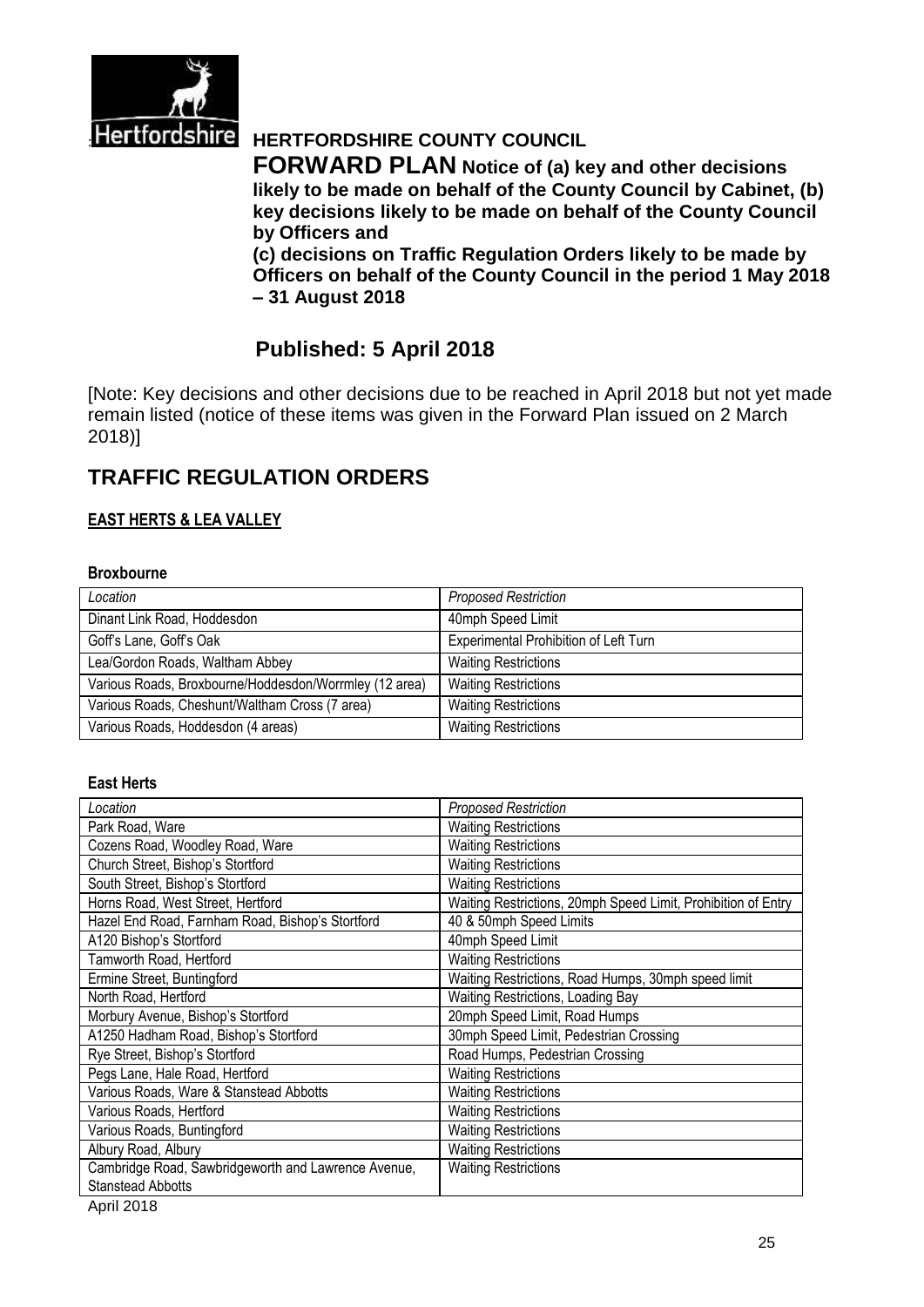| Plaw<br>Stortford<br>Wraglings<br>Close.<br>'he<br>etc Bishop<br>Hatch | Waiting R<br>Restrictions                 |
|------------------------------------------------------------------------|-------------------------------------------|
| <b>Edmunds</b><br>Hertford<br>Road.                                    | Place<br>Disabled '<br>Persons<br>Parking |

## **MID WEST HERTS**

#### **Dacorum**

| Location                                             | <b>Proposed Restriction</b>              |
|------------------------------------------------------|------------------------------------------|
| Various Roads, Tring                                 | 20mph Speed Limit                        |
| Three Cherry Trees Lane, Hemel Hempstead             | <b>Experimental Waiting Restrictions</b> |
| A4146 Leighton Buzzard Road, Hemel Hempstead         | 7.5t Weight Limit                        |
| Nettleden Road etc, Little Gaddesden/Nettleden       | 7.5t Weight Limit                        |
| Chesham/Newhouse Roads etc, Kings Langley            | <b>Waiting Restrictions</b>              |
| Wingrave Road, Elizabeth Drive etc Tring             | <b>Waiting Restrictions</b>              |
| Barnacres Road, Belswains Lane etc Hemel Hempstead   | <b>Waiting Restrictions</b>              |
| Bury Road, Hemel Hempstead                           | <b>Waiting Restrictions</b>              |
| Marlborough Rise, Aycliffe Drive etc Hemel Hempstead | <b>Waiting Restrictions</b>              |
| Lime Walk, Sheephouse Road, Hemel Hempstead          | <b>Waiting Restrictions</b>              |
| Tringford Road, Tring                                | 30mph Speed Limit, Waiting Restrictions  |
| Green Lane, Hemel Hempstead                          | <b>Waiting Restrictions</b>              |
| Cambrian Way/Malvern Way, Hemel Hempstead            | Road Humps                               |
| Sunnyhill Road/Melsted Road, Hemel Hempstead         | <b>Waiting Restrictions</b>              |

#### **St. Albans**

| Location                     | <b>Proposed Restriction</b>                       |
|------------------------------|---------------------------------------------------|
| Various Roads, London Colney | 20mph Speed Limit Zone, Road Humps                |
| East Common, Harpenden       | 20mph Speed Limit                                 |
| Holyrood Crescent, St Albans | Waiting Restriction, Revocation of Parking Places |
| Various Roads, Harpenden     | 20 & 40mph Speed Limits                           |
| Hatfield Road, St Albans     | <b>Parking Place Revocation</b>                   |

### **Welwyn Hatfield**

| Location                                              | <b>Proposed Restriction</b>               |
|-------------------------------------------------------|-------------------------------------------|
| Various Roads, Hatfield                               | 20mph Speed Limit Zone                    |
| Foxes, Foxes Lane, North Mymms                        | Prohibition of Driving                    |
| Beaconsfield Road, Hatfield                           | Waiting Restrictions, Pedestrian Crossing |
| Herns Lane/Daniells/Appletree Way, Welwyn Garden City | <b>Waiting Restrictions</b>               |
| Great North Road, Hatfield Station, Hatfield          | <b>Waiting Restrictions</b>               |
| Various Roads, Hatfield                               | 20mph Zone                                |
| Munster Close, Hatfield                               | <b>Waiting Restrictions</b>               |
| Various Roads, Welwyn Garden City                     | <b>Waiting Restrictions</b>               |

## **NORTH HERTS**

#### **North Herts**

| Location                              | <b>Proposed Restriction</b>                       |
|---------------------------------------|---------------------------------------------------|
| The Paddock, Hitchin                  | <b>Waiting Restrictions</b>                       |
| Offley BOAT 20, Offley                | <b>Experimental Prohibition of Motor Vehicles</b> |
| Various Roads, Hitchin                | <b>Waiting Restrictions</b>                       |
| York Way, Royston                     | Waiting Restrictions, Road Humps                  |
| Wymondley Road, Pirton Close, Hitchin | <b>Waiting Restrictions</b>                       |
| Lower King Street, Royston            | One Way                                           |
| Eastcheap, Leys Avenue, Letchworth    | <b>Restricted Zone</b>                            |
| Charlton Road, Hitchin                | 20mph Speed Limit                                 |
| St John's Road, Hitchin               | <b>Waiting Restriction</b>                        |
| Park Lane/Gun Lane, Knebworth         | <b>Waiting Restrictions</b>                       |